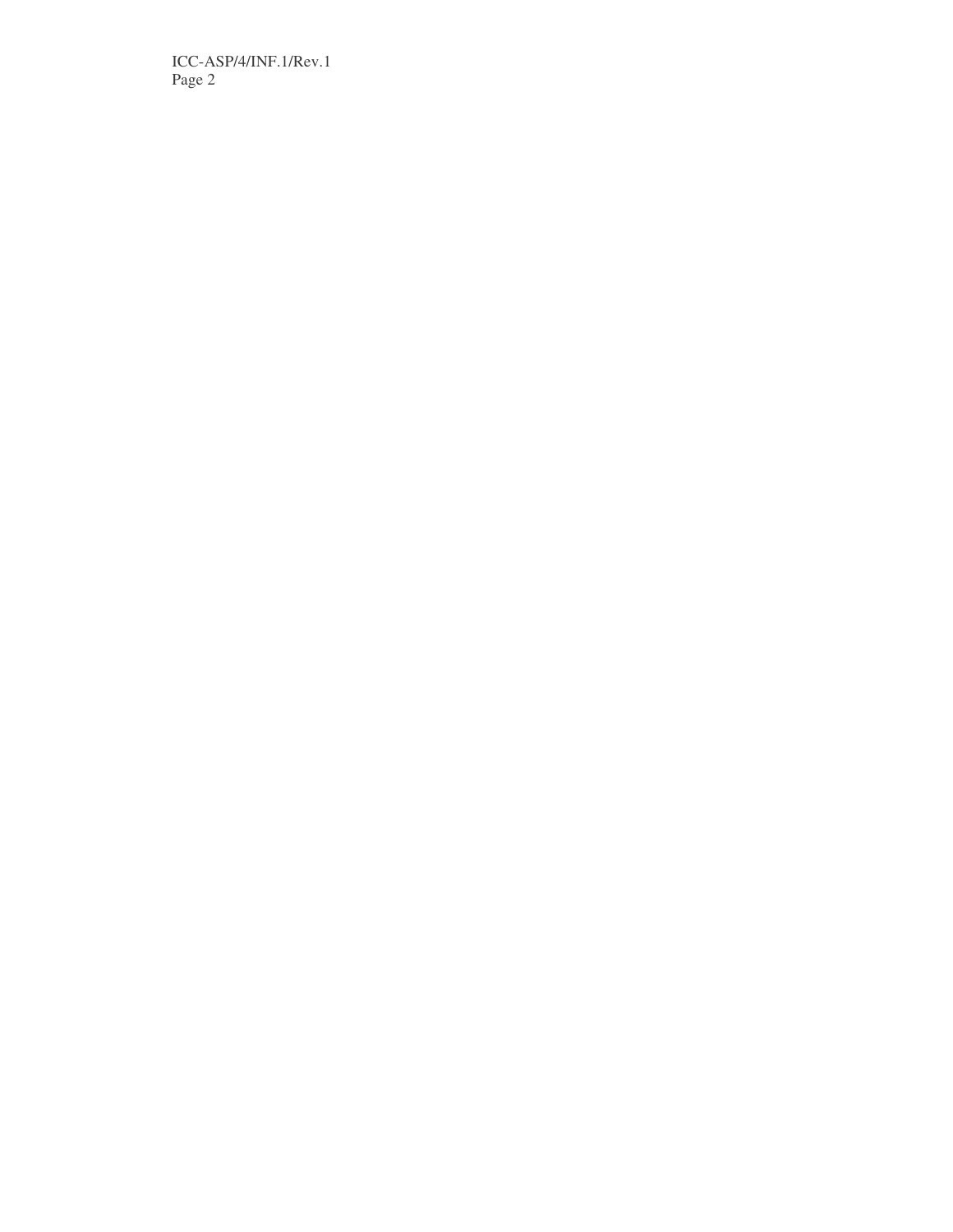# **Contents/ Table des matières/ Índice**

# *Page*

| L.   | States Parties to the Rome Statute of the International Criminal Court<br>(as at 12 December 2005) | $\overline{4}$ |
|------|----------------------------------------------------------------------------------------------------|----------------|
|      | États Parties au Statut de Rome de la Cour pénale internationale<br>(au 12 decembre 2005)          |                |
|      | Estados Partes en el Estatuto de Roma de la Corte Penal Internacional<br>(al 12 de diciembre 2005) |                |
| II.  | <b>Observer States/</b>                                                                            | 30             |
|      | États observateurs/                                                                                |                |
|      | Estados observadores                                                                               |                |
| III. | States invited to be present during the work of the Assembly/                                      | 40             |
|      | Les États invites à se faire représenter aux travaux de l'Assemblée/                               |                |
|      | Los Estados invitados a que asistieran a los trabajos de la Asamblea                               |                |
| IV.  | Entities, intergovernmental organizations and other entities/                                      | 42             |
|      | Entités, organisations intergouvernementales et autres entités/                                    |                |
|      | Entidades, organizaciones intergubernamentales y otras entidades                                   |                |
| V.   | Non-governmental organizations/                                                                    | 43             |
|      | Organisations non gouvernementales/                                                                |                |
|      | Organizaciones no gubernamentales                                                                  |                |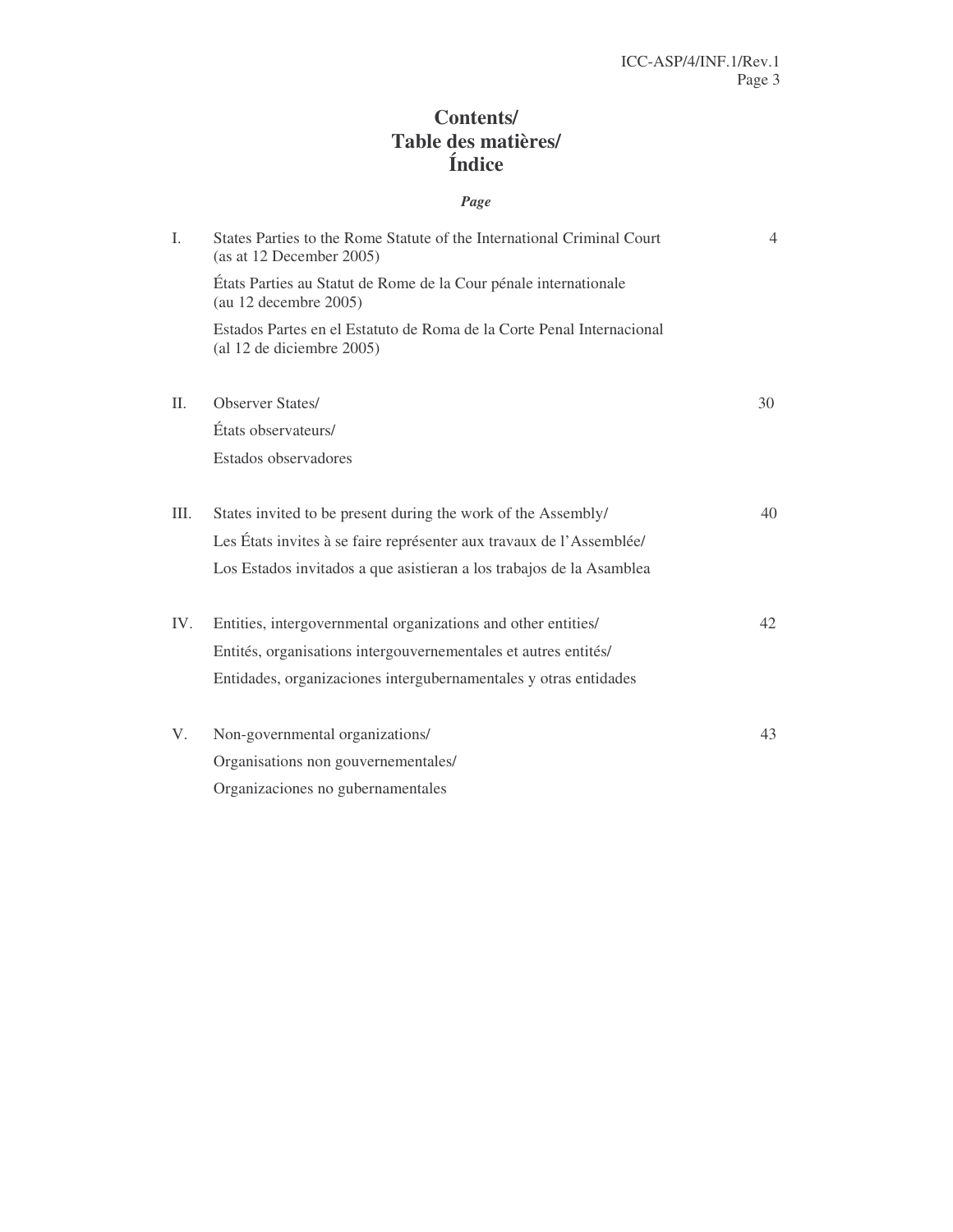### **I. States Parties to the Rome Statute of the International Criminal Court/ États Parties au Statut de Rome de la Cour pénale internationale/ Estados Partes en el Estatuto de Roma de la Corte Penal Internacional**

### **AFGHANISTAN**

Representative Mr. Mohammad Qasim Hashimzai *Deputy Minister of Justice*

### **ALBANIA**

Representative H.E. Mr. Qirjako Qirko *Ambassador to the Netherlands*

Alternate Ms. Anita Shaqiri *Second Secretary, Embassy in The Hague*

### **ANDORRA**

Representative Mrs. Florència Aleix Lartigue *Chargé d'Affaires a.i., Embassy in The Hague*

### **ANTIGUA AND BARBUDA**

### **ARGENTINA**

Representante S.E. Sr. Santos Goñi Marenco *Embajador, La Haya*

**Suplente** Sra. Silvia A. Raiola *Consejero de Embajada, La Haya*

### **AUSTRALIA**

Representative H.E. Mr. Stephen Christopher Brady *Ambassador to the Netherlands*

Alternate Mr. James Martin Larsen *Assistant Secretary, Legal Branch*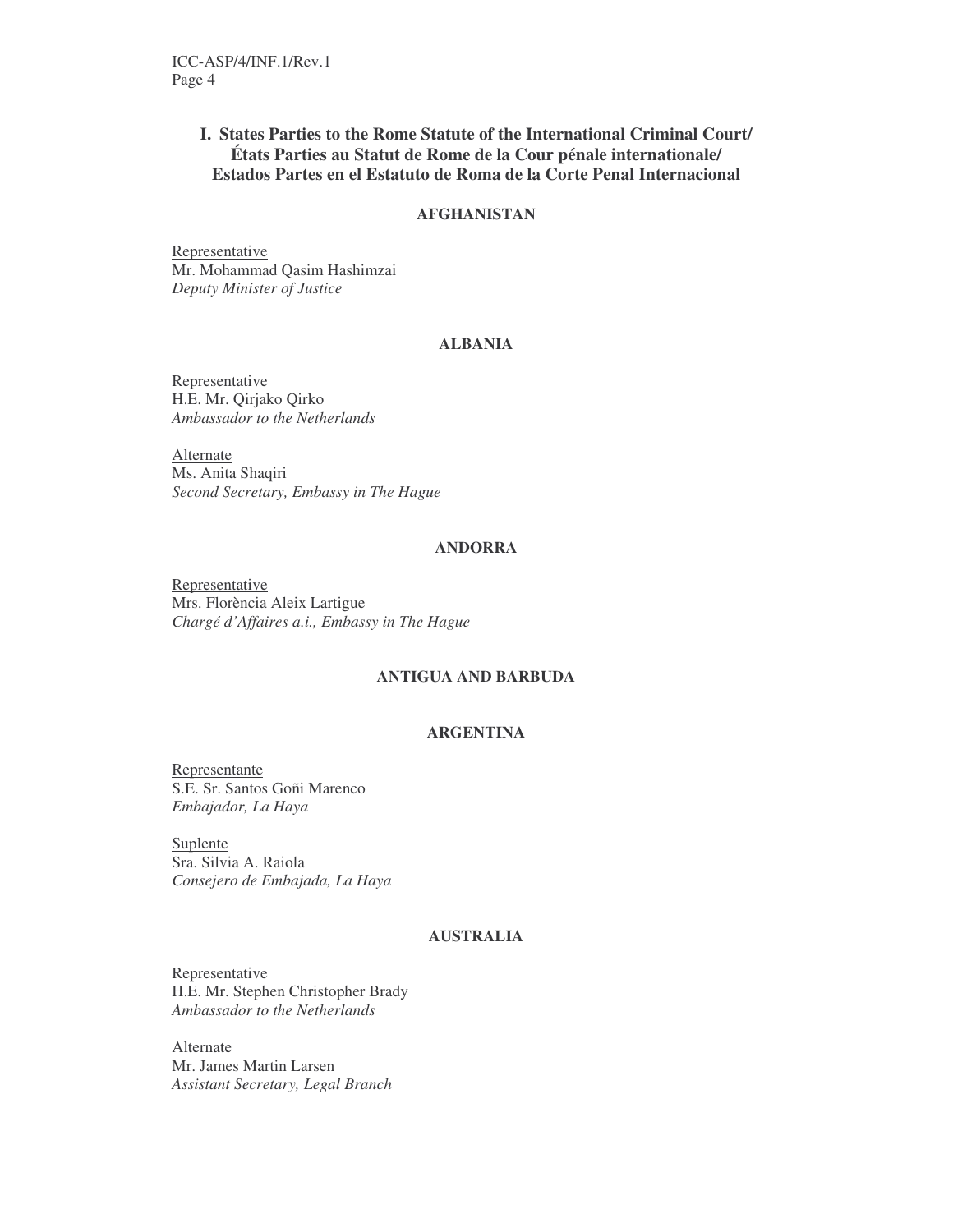Advisers Mr. Fergus Edward Hanson *Third Secretary, Embassy in The Hague*

Mr. Benjamin Playle *Legal Adviser, Mission to the United Nations*

### **AUSTRIA**

Representative H.E. Dr. Erwin Kubesch *Ambassador to the Netherlands*

Alternates Dr. Alexander Marschik *Minister, Permanent Mission of Austria to the United Nations*

Mr. Gregor Schusterschitz *Minister Counsellor, Embassy in The Hague*

Mr. Michael Postl *Deputy Head of Department*

Ms. Eva Russek *Intern, Embassy in The Hague*

Adviser Ms. Birgit Westermayer *Intern*

### **BARBADOS**

#### **BELGIUM**

Représentant S.E. M. Luc Teirlinck *Ambassadeur, Représentant Permanent, La Haye*

**Suppléants** M. Walter Lion *Représentant Permanent adjoint, La Haye*

M. Gérard Dive *Conseiller, Cabinet du Vice-Premier Ministre et Ministre de la Justice*

Conseillers M. Patrick Duray *Conseiller auprès du Ministère des Affaires étrangères*

Mme. Valérie Delcroix *Attaché auprès du Ministère des Affaires étrangères*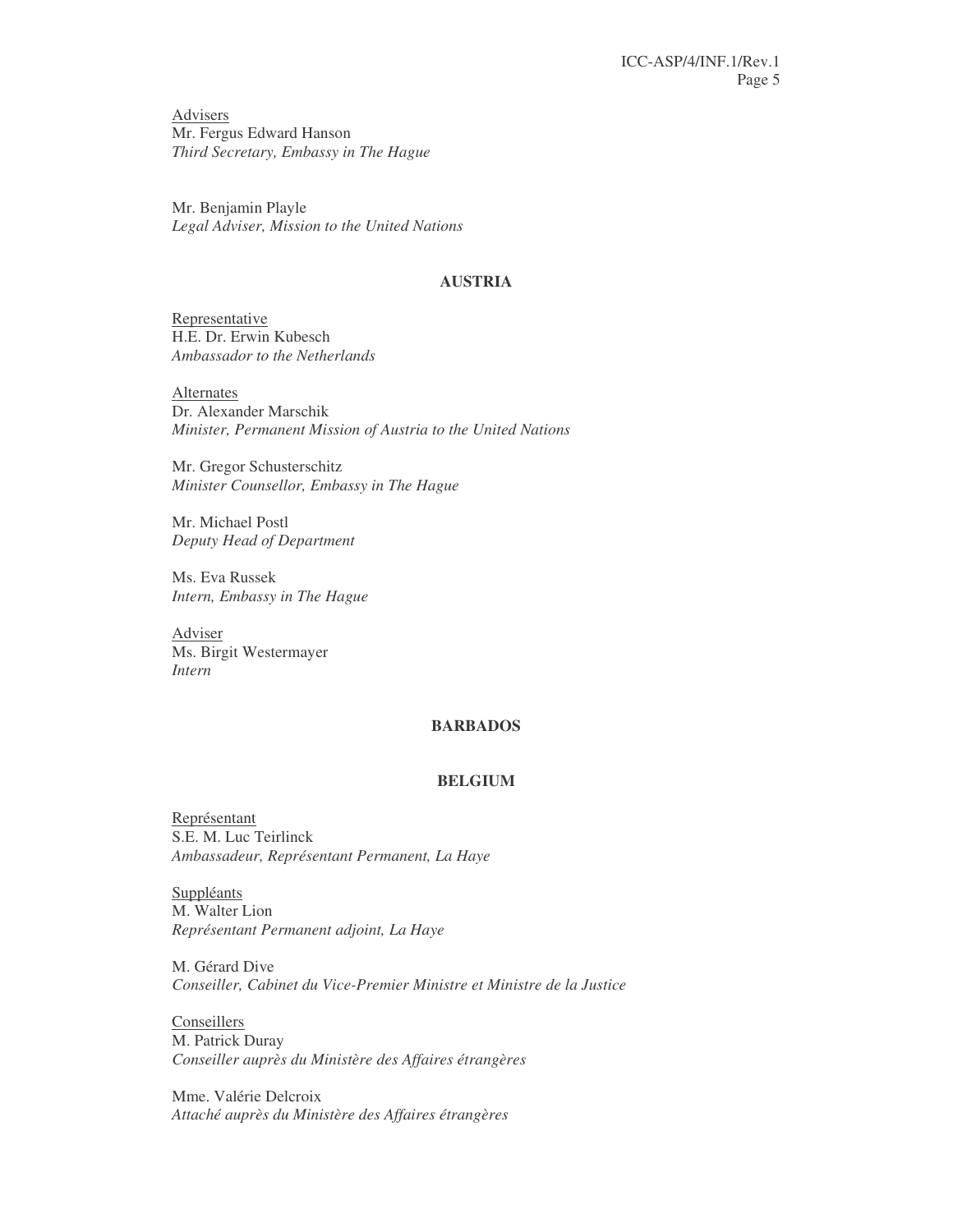Mlle. Fanny Fontaine *Attaché auprès du Ministère des Affaires étrangères*

#### **BELIZE**

Representative Ms. Janine Coye-Felson *Chargé d'Affaires, Permanent Mission to the United Nations*

### **BENIN**

Représentant S.E. M. Euloge Hinvi *Ambassadeur près le Bènélux*

Suppléants M. Francis Lokossa *Directeur des Affaires Juridiques et des Droits de l'Homme au Ministère des Affaires Etrangères et de l'Intégration Africaine*

M. Auguste Désiré Adjahi *Ministre Conseiller à l'Ambassade près le Bènélux*

#### **BOLIVIA**

Representante S.E. Sra. Esther Maria Ashton *Embajadora de Bolivia en los Países Bajos*

Suplente Sr. Erick Andres García *Primer Secretario, Embajada de Bolivia en los Países Bajos*

### **BOSNIA AND HERZEGOVINA**

Representative H.E. Mr. Slobodan Kova *Minister of Justice of Bosnia and Herzegovina*

Alternates Mrs. Medžida Kreso *President of the State Court*

Mr. Marinko Jurčević *Chief State Prosecutor*

Adviser Mrs. Biljana Budimir *Interpreter, Ministry of Justice*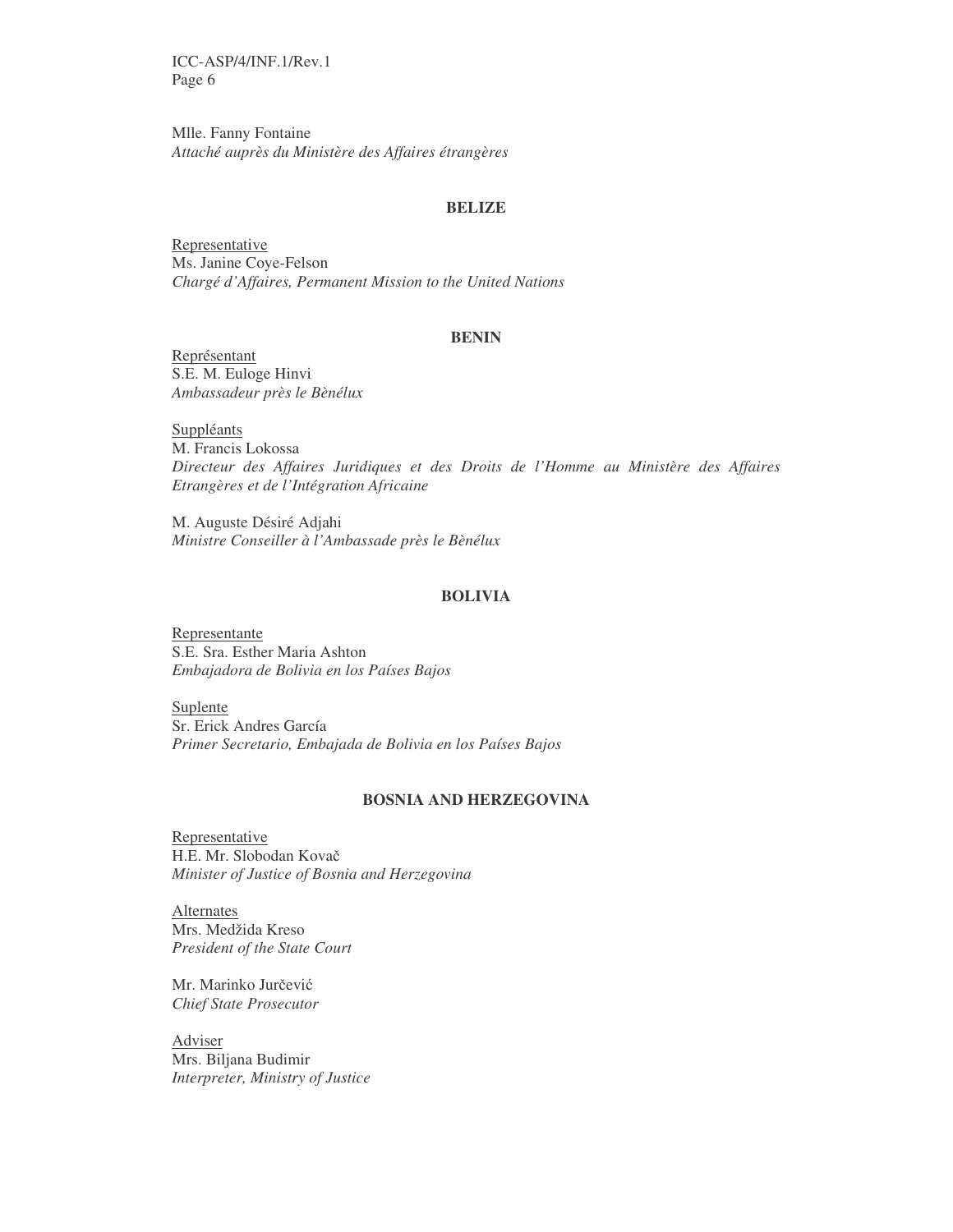### **BOTSWANA**

### **BRAZIL**

Representative H.E. Mr. Gilberto Vergne Saboia *Ambassador of Brazil to the Netherlands*

Alternate Mr. Claudio Roberto Poles *First Secretary, Embassy in The Hague*

Adviser Mr. Marcelo Böhlke *Secretary, Ministry of Foreign Affairs*

#### **BULGARIA**

Representative H.E. Mr. Valentin Poriazov *Ambassador of Bulgaria to the Netherlands*

Alternate Mr. Christo Jivkov *Minister Plenipotentiary, Head of Department, International Law Directorate, Ministry of Foreign Affairs*

Advisers Mrs. Ekaterina Trendafilova *Professor in Criminal Law, Sofia University*

Mrs. Krassimira Beshkova *Third Secretary, Permanent Mission of the Republic of Bulgaria to the United Nations, New York*

Mrs. Evelina Nikolcheva *State Expert, International Law Directorate, Ministry of Foreign Affairs*

### **BURKINA FASO**

**Conseillers** M. Ibrahim Toure *Ministre Conseiller, Ministère des Affaires Etrangères et de la Coopération Régionale*

M. Sifana Ibsèn Kone *Conseiller, Ministère des Affaires Etrangères et de la Coopération Régionale*

M. Etienne D. Ouoba *Directeur de la Législation et de la Documentation au Ministère de la Justice*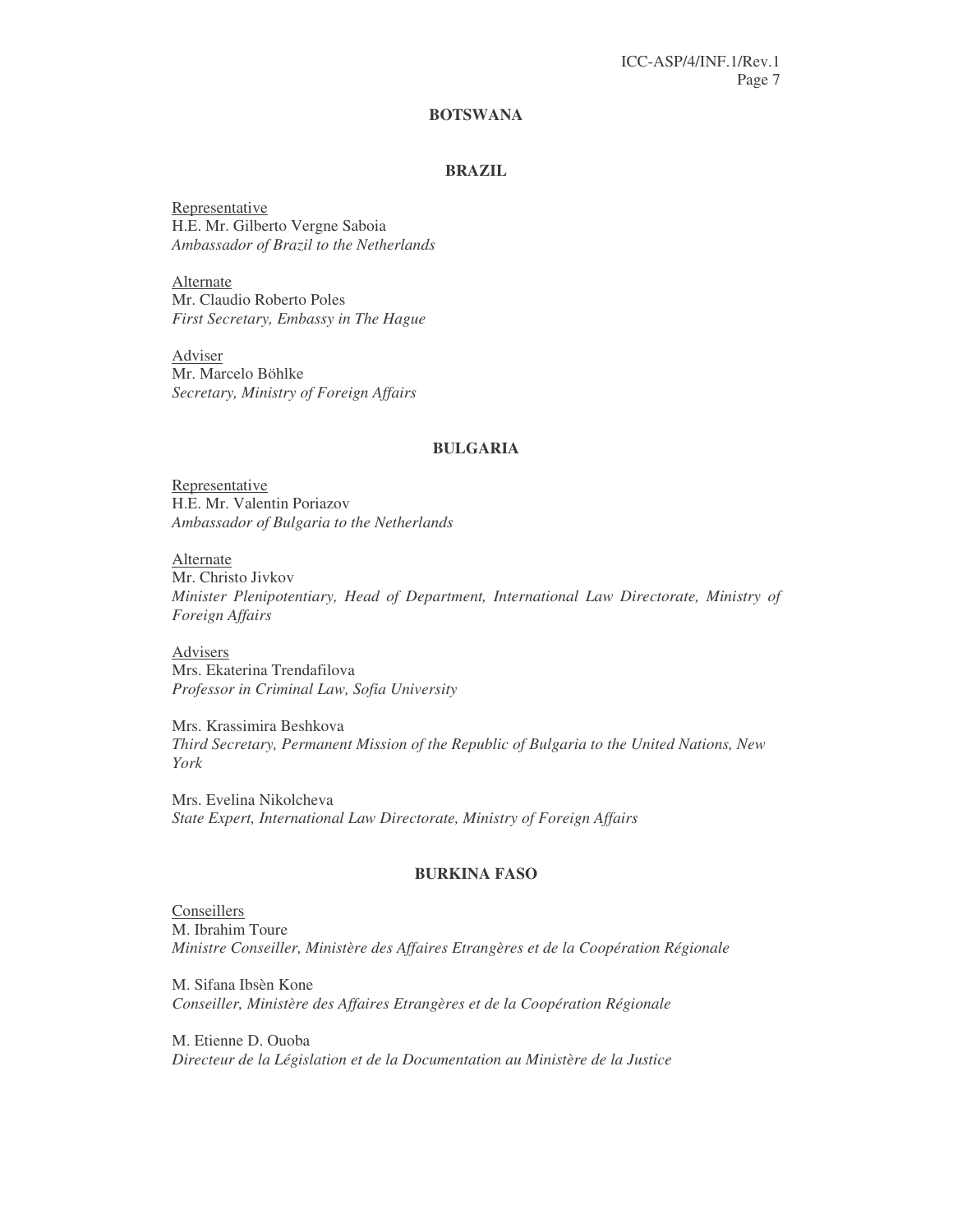### **BURUNDI**

Représentant M. Rénovat Ndayirukiye *Conseiller juridique*

#### **CAMBODIA**

**Representative** H.E. Ms. Saphan Kaniseth *Under Secretary of State, Ministry of Justice*

#### **CANADA**

Representative Mr. Alan H. Kessel *Acting Legal Adviser*

**Alternate** Ms. Colleen Swords *Ambassador to the Netherlands*

Advisers Mr. Masud Husain *Counsellor, Embassy in The Hague*

Mr. Hugh C. Adsett *Counsellor, Permanent Mission of Canada to the United Nations*

Ms. Christine Hanson *Legal Officer, Ministry of Foreign Affairs*

Mr. Ryszard Komenda *ICC and Accountability Campaign Coordinator, Ministry of Foreign Affairs*

#### **CENTRAL AFRICAN REPUBLIC**

Représentant M. Alain Ouaby-Bekai *Directeur des Affaires Pénales et des Grâces*

### **COLOMBIA**

Representante Sr. Julián Guerrero Orozco *Consejero, Embajada ante los Países Bajos*

Suplente Sra. Sonia Marina Pereira Portilla *Ministro Consejero, Embajada ante los Países Bajos*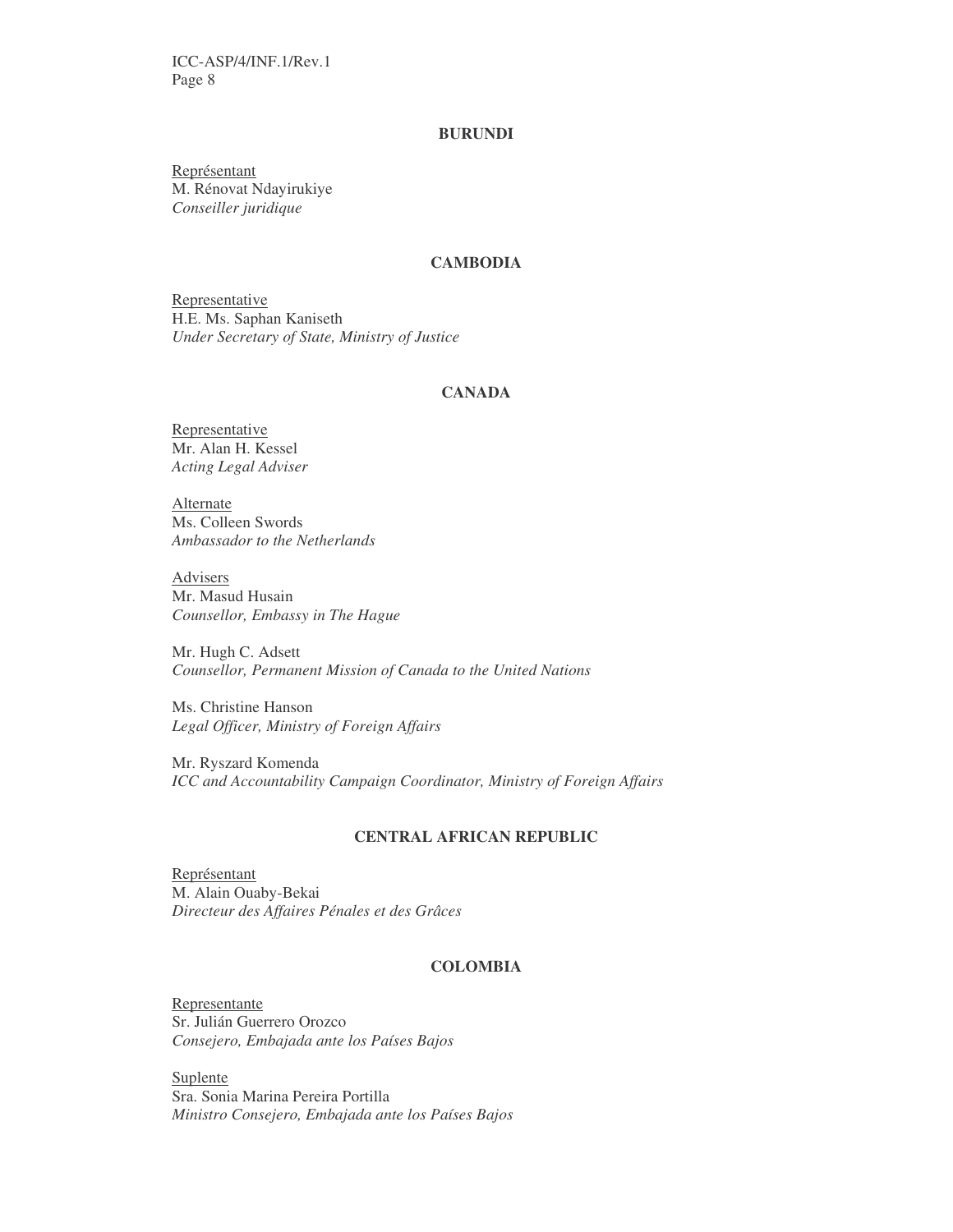#### **CONGO**

Représentant S.E. M. Gabriel Entcha-Ebia *Ministre de la Justice*

**Suppléants** Mme. Hortensia Laure Beckos

M. Saturnin Bitsy

### **COSTA RICA**

Representante S.E. Sr. Bruno Stagno Ugarte *Embajador, Representante Permanente de Costa Rica ante las Naciones Unidas*

Suplente S.E. Sr. Edgar Ugalde Alvarez *Embajador de Costa Rica en los Países Bajos*

Asesor Sr. Norman Lizano Ortiz *Consejero y Cónsul, Embajada de Costa Rica en los Países Bajos*

### **CROATIA**

Representative Mr. Jakša Muljačić *Assistant Minister, Ministry of Justice*

**Advisers** Ms. Amalija Šeparović *Legal Officer, Department for Cooperation with International Criminal Courts, Ministry of Justice*

Mr. Neven Borić *Counsellor, Embassy in The Hague*

### **CYPRUS**

Representative H.E. Mrs. Ioanna Malliotis *Ambassador to the Netherlands*

Alternates Mr. Michalis Stavrinos *Head of the International and Community Law Department, Ministry of Foreign Affairs*

Mr. Michalis Karagiorgis *Second Secretary, Embassy in The Hague*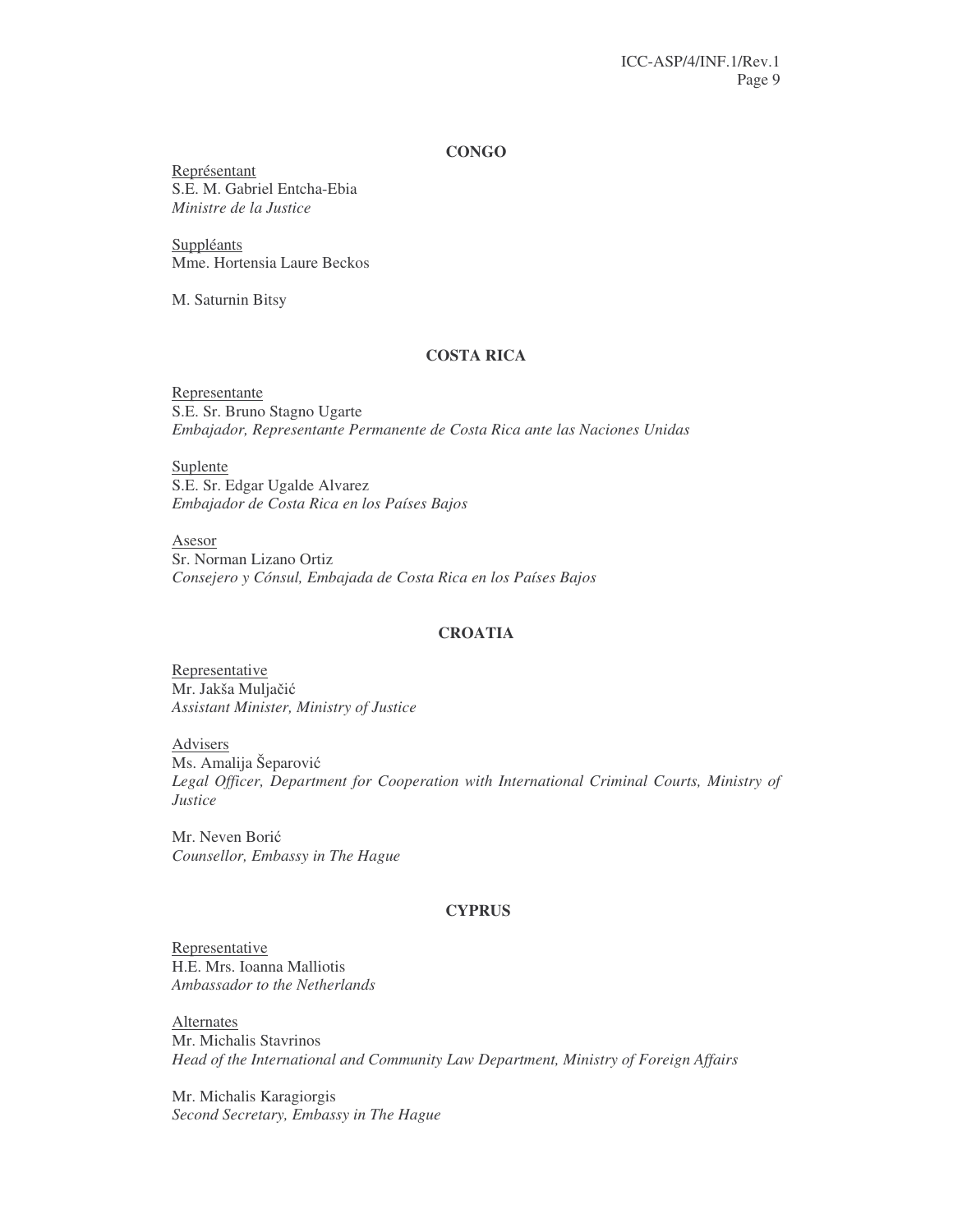#### **DEMOCRATIC REPUBLIC OF THE CONGO**

Représentant M. Vital Budu Tandema *Vice-Ministre, Ministère de la Justice*

**Suppléants** S.E. M. Masangu A. Mwanza *Ambassadeur, La Haye*

M. Jerry Bamana-Kalonji *Conseiller, Ambassade, La Haye*

M. Louis Lubingo Khoji *Directeur des affaires juridiques au Ministère des Affaires Etrangères et de la Coopération Internationale*

M. Victor Yenyi Olungu *Directeur de cabinet, Ministère de la Justice*

M. Zénon Mukongo Ngay *Premier Conseiller d'Ambassade et Conseiller Juridique à la Mission Permanente de la République Démocratique du Congo auprès des Nations Unies*

M. Julien Lontange Bongima *Chef de Bureau et Coordonnateur au sein de la Direction des affaires juridiques, Ministère des Affaires Etrangères et de la Coopération Internationale*

M. Michel Innocent Mpinga Tshibasu *Président de l'Observatoire Nationale des Droits de l'Homme*

M. Emmanuel Luzolo Bambi Lessa *Conseiller au Collège Administratif et Juridique du Cabinet du Chef de l'Etat*

#### **DENMARK**

Representative H.E. Ms. Kirsten Biering *Ambassador to the Netherlands*

Alternates Mr. Thomas Winkler *Head of Department, Ministry of Foreign Affairs*

Mr. Nicolai Prytz *Head of Section, Ministry of Foreign Affairs*

Mr. Walther Kjærby Jensen *Vice-Consul, Embassy to the Netherlands*

Advisers Mr. Steven Robert Freeland *National Expert*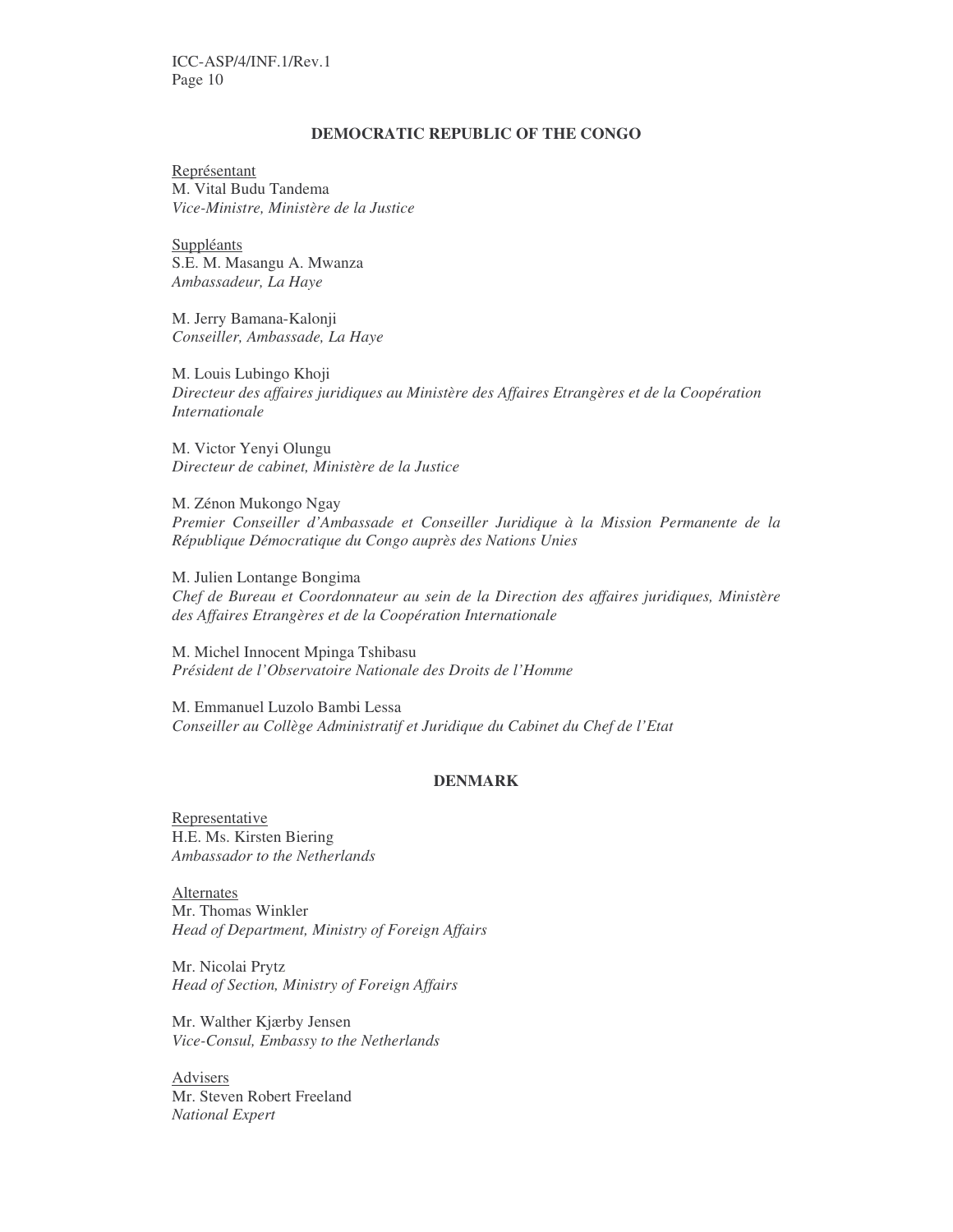Mr. Martin Mennecke *National Expert, Danish Institute for International Studies*

### **DJIBOUTI**

Représentant M. Badri Ali Bogoreh *Secrétaire général du Ministère des Affaires Etrangères et de la Coopération Internationale*

### **DOMINICA**

Representative H.E. Mr. Crispin S. Gregoire *Permanent Representative to the United Nations*

#### **DOMINICAN REPUBLIC**

Representante Sra. Sarah Herasme *Consejera, Embajada, Bruselas*

### **ECUADOR**

Representante S.E. Sra. María del Carmen González *Embajador en la Haya*

Suplentes Sr. Patricio Palacios *Segundo Secretario, Embajada del Ecuador en los Países Bajos*

Sra. Verónica Gomez *Segundo Secretario, Misión, Nueva York*

#### **ESTONIA**

Representative Mr. Jüri Pihl *Secretary General of the Ministry of Justice*

Alternate Ms. Moonika Rosme *Attaché of the Legal Department, Ministry of Foreign Affairs*

Advisers Mr. Tõnu Pihelgas *Attaché for Judicial Affairs, Permanent Representation to the European Union*

Mr. Martin Roger *Third Secretary, Permanent Mission to the United Nations*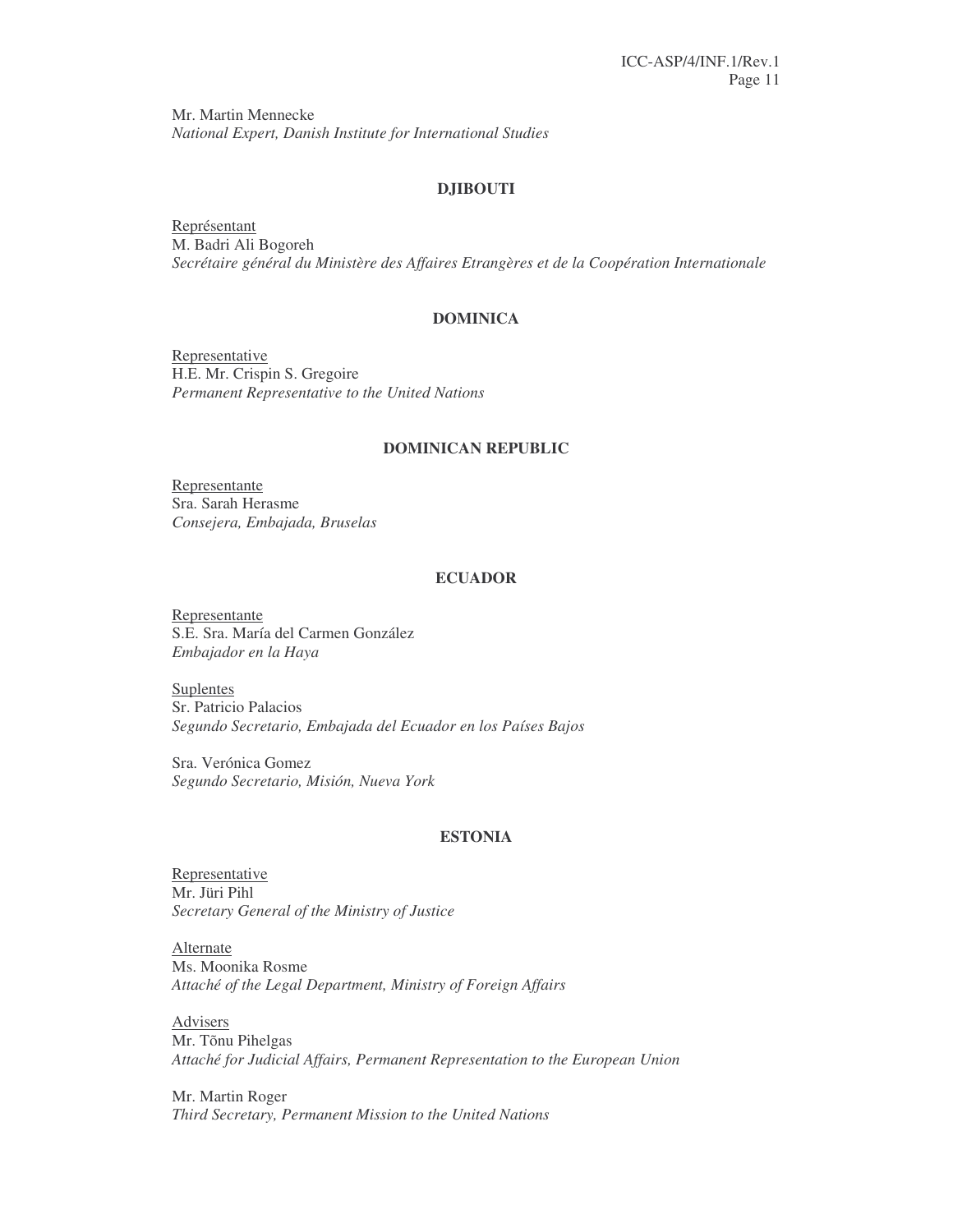#### **FIJI**

**Representative** H.E. Mr. Ratu Seremaia Tuinausori Cavuilati *Ambassador in Brussels*

### **FINLAND**

Representative H.E. Mr. Pekka Oinonen *Ambassador, Ministry for Foreign Affairs*

**Alternates** Mr. Tapio Puurunen *Legislative Counsellor, Ministry of Foreign Affairs*

H.E. Mr. Mikko Jokela *Ambassador, Embassy in The Hague*

Advisers Ms. Anna Sotaniemi *First Secretary, Permanent Mission to the United Nations in New York*

Mr. Stefan Lee *Attaché, Embassy in The Hague*

#### **FRANCE**

Représentant S.E. M. Jean-Michel Gaussot *Ambassadeur de France aux Pays Bas*

**Suppléants** Mme. Michèle Dubrocard *Conseiller Juridique à l'Ambassade de France aux Pays Bas*

**Conseillers** Mme Béatrice Le Fraper du Hellen *Sous-directrice des droits de l'homme auprès du Ministère des Affaires étrangères*

M. Olivier Barrat *Chargé de Mission auprès du directeur des Affaires juridiques auprès du Ministère des Affaires étrangères*

M. Didier Gonzalez *Direction des Nations Unies et Organisations Internationales auprès du Ministère des Affaires étrangères*

Mme. Brigitte Collet *Conseillère juridique, Mission française, New York*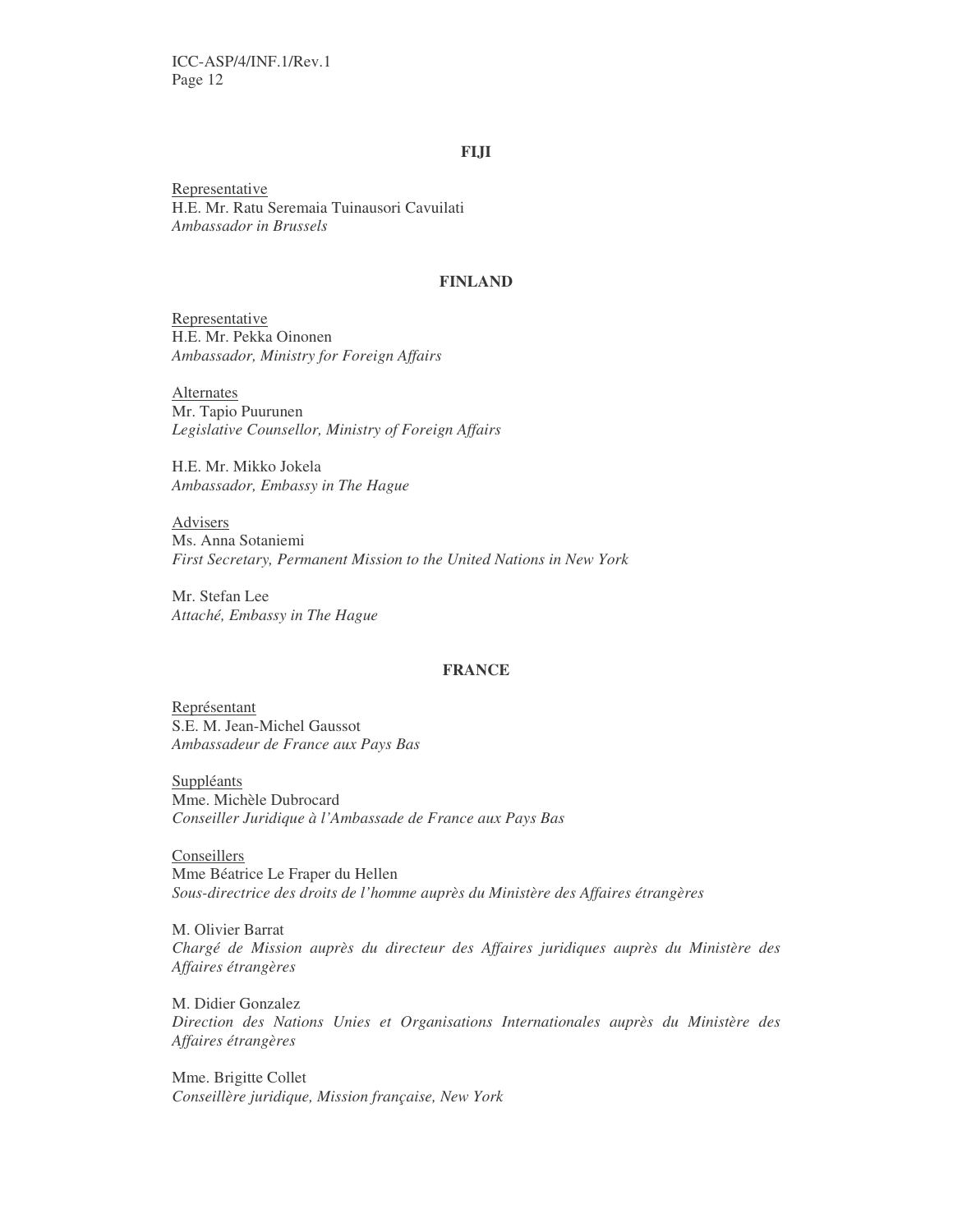Mme. Donatienne Hissard *Conseiller des Affaires étrangères*

M. Manuel Rubio-Gullon *Magistrat*

### **GABON**

### **GAMBIA**

Representative H.E. Mr. Karamo Kebba Bojang *Ambassador of Gambia in Belgium*

**Alternates** Ms. Naceesay Salla-Wadda *Principal State Counsel, Department of State, Deputy Director of Public Prosecutions*

#### **GEORGIA**

#### **GERMANY**

Representative H.E. Mr. Hans-Werner Bussmann *Ambassador, Commissioner for the ICC, Ministry of Foreign Affairs*

Alternates Mr. Eberhard Desch *Minister Counsellor, Federal Ministry of Justice*

Mr. Alexander Beckmann *Deputy Head of Task Force ICC, Ministry of Foreign Affairs*

Advisers Mr. Götz Reimann *Counsellor, German Embassy in The Hague*

Mr. Thomas Fitschen *Counsellor, Permanent Mission to the United Nations in New York*

Ms. Stefanie Kohls *Legal Adviser, Federal Ministry of Justice*

Mr. Christoph Forster *Public Prosecutor, Ministry of Foreign Affairs*

Mr. Michael Laumanns *Financial Controller, Federal Ministry of Finance*

Dr. Claus Kress *Law Professor, University of Cologne*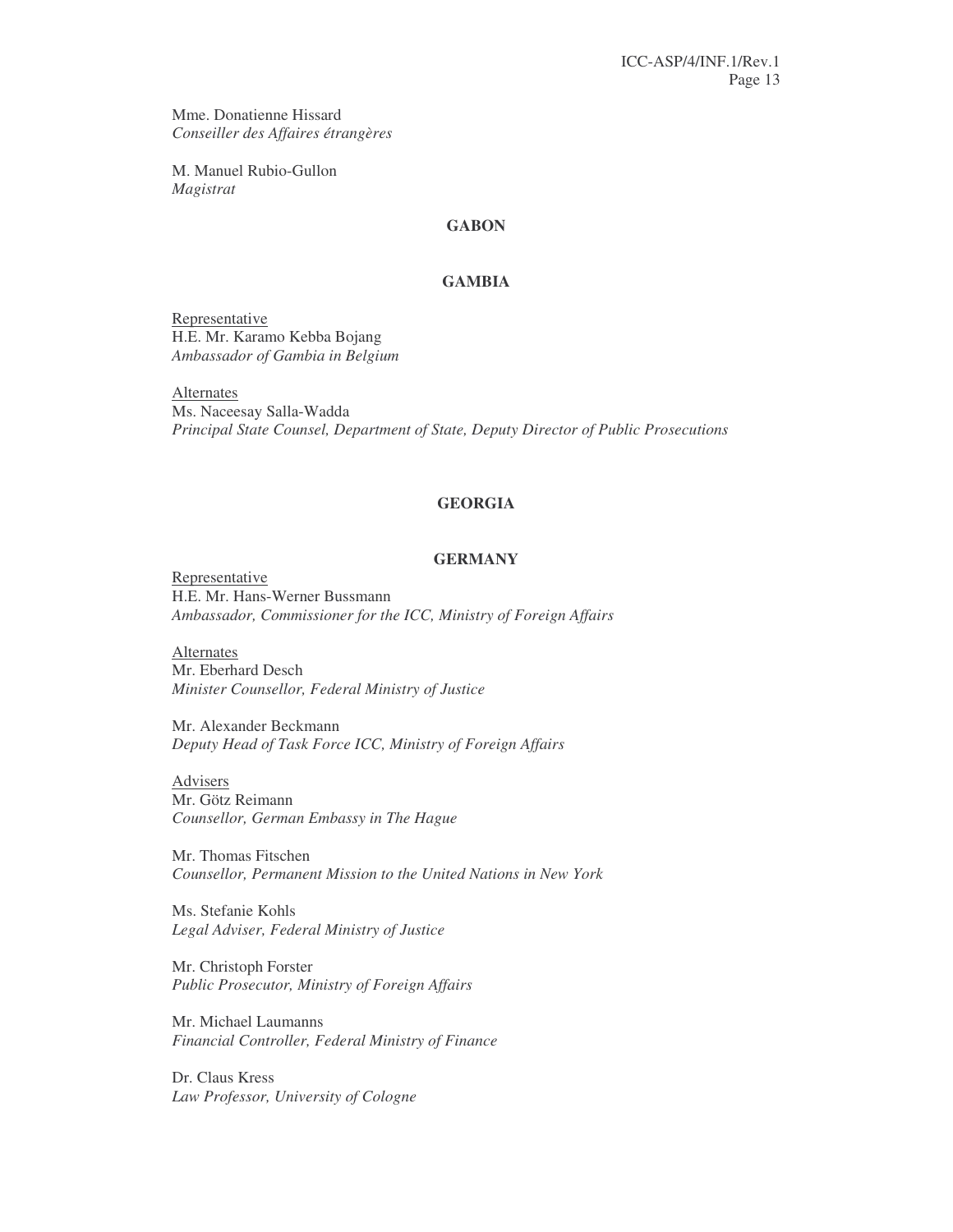Ms. Inga Beer *Adviser*

### **GHANA**

Representative H.E. Mrs. Grace Amponsah-Ababio *Ambassador to the Netherlands*

Alternate Mr. Henry Hanson-Hall *Deputy Head of Mission, Embassy in The Hague*

Adviser Ms Jane Gasu *Assistant Director, Legal Department, Ministry of Foreign Affairs*

#### **GREECE**

Representative Mrs. Phani Daskalopoulou-Livada *Head of Public International Law Section, Legal Departmant, Ministry of Foreign Affairs*

Alternate Mrs. Martha Papadopoulou *Rapporteur, Legal Department, Ministry of Foreign Affairs*

### **GUINEA**

Représentant M. Aboubacar Demba Camara *Directeur National Adjoint des Affaires Juridiques et Conselaires auprès du Ministère des Affaires étrangères*

### **GUYANA**

### **HONDURAS**

Representante S.E. Sr. Julio Rendón Barnica *Embajador de Hondura, La Haya*

**Suplentes** Sr. Nelson Valenzuela *Consejero*

Sr. Sergio Acosta *Ministro Consejero*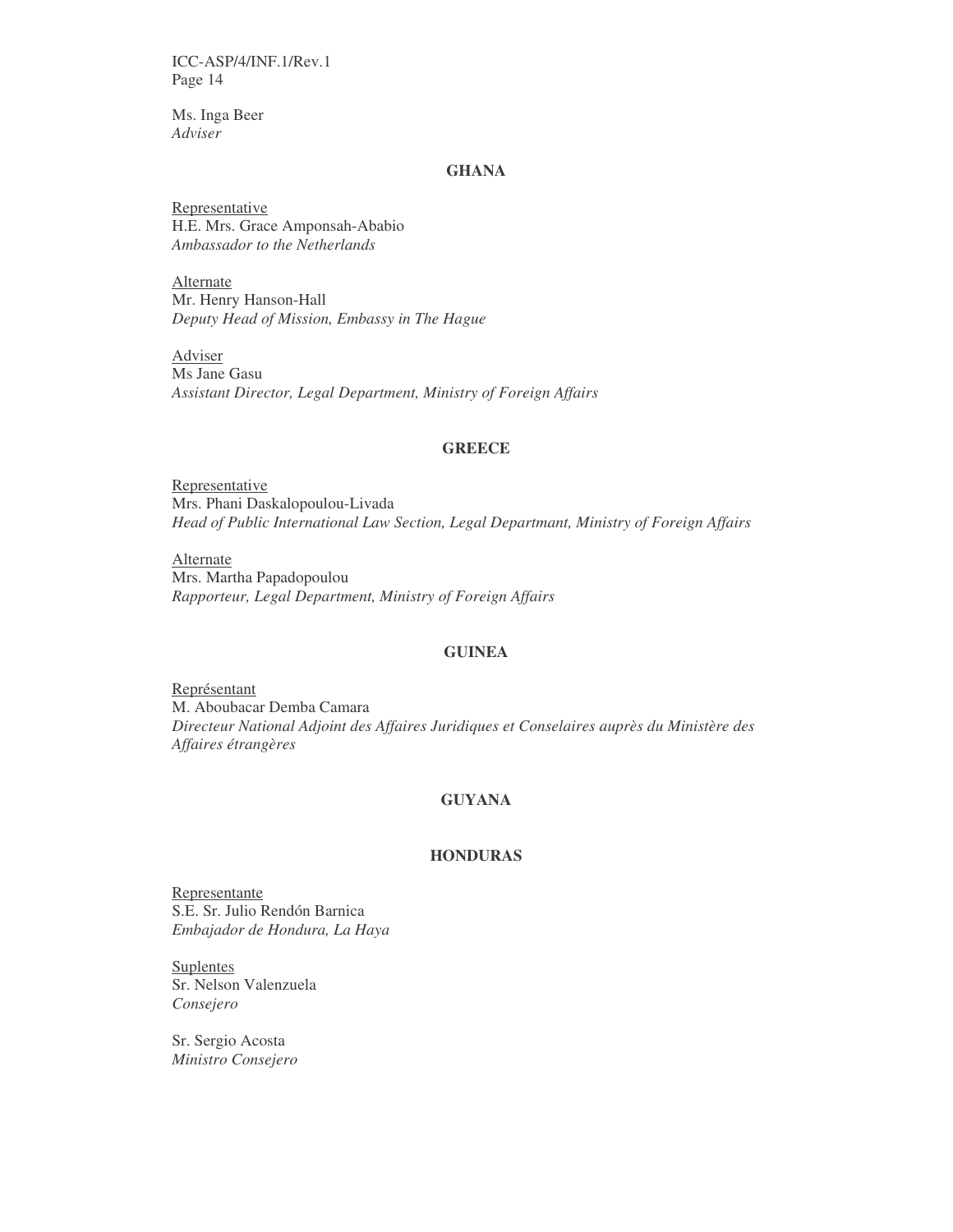#### **HUNGARY**

**Representative** H.E. Mr. Gábor Szentiványi *Ambassador of Hungary to the Netherlands*

Alternate Mr. István Gerelyes *Deputy Head of the International Law Department, Ministry of Foreign Affairs*

Advisers Mr. Réka Vasas *Adviser of the International and EU Law Department, Ministry of Foreign Affairs*

Mr. Karoly Bárd *Professor*

#### **ICELAND**

Representative Mr. Thomas H. Heidar *Legal Adviser, Ministry of Foreign Affairs*

### **IRELAND**

Representative H.E. Mr. Richard Ryan *Ambassador to the Netherlands*

Alternates Mr. James Kingston *Deputy Legal Adviser*

Mr. Michael O'Toole *First Secretary, Embassy in The Hague*

Mr. John Gilroy *Second Secretary, Embassy in The Hague*

Adviser Mr. Trevor Redmond *Assistant Legal Adviser*

### **ITALY**

Representative H.E. Mr. Mario Brando Pensa *Ambassador to the Netherlands*

**Alternates** Mr. Roberto Liotto *Minister Counsellor, Embassy in The Hague*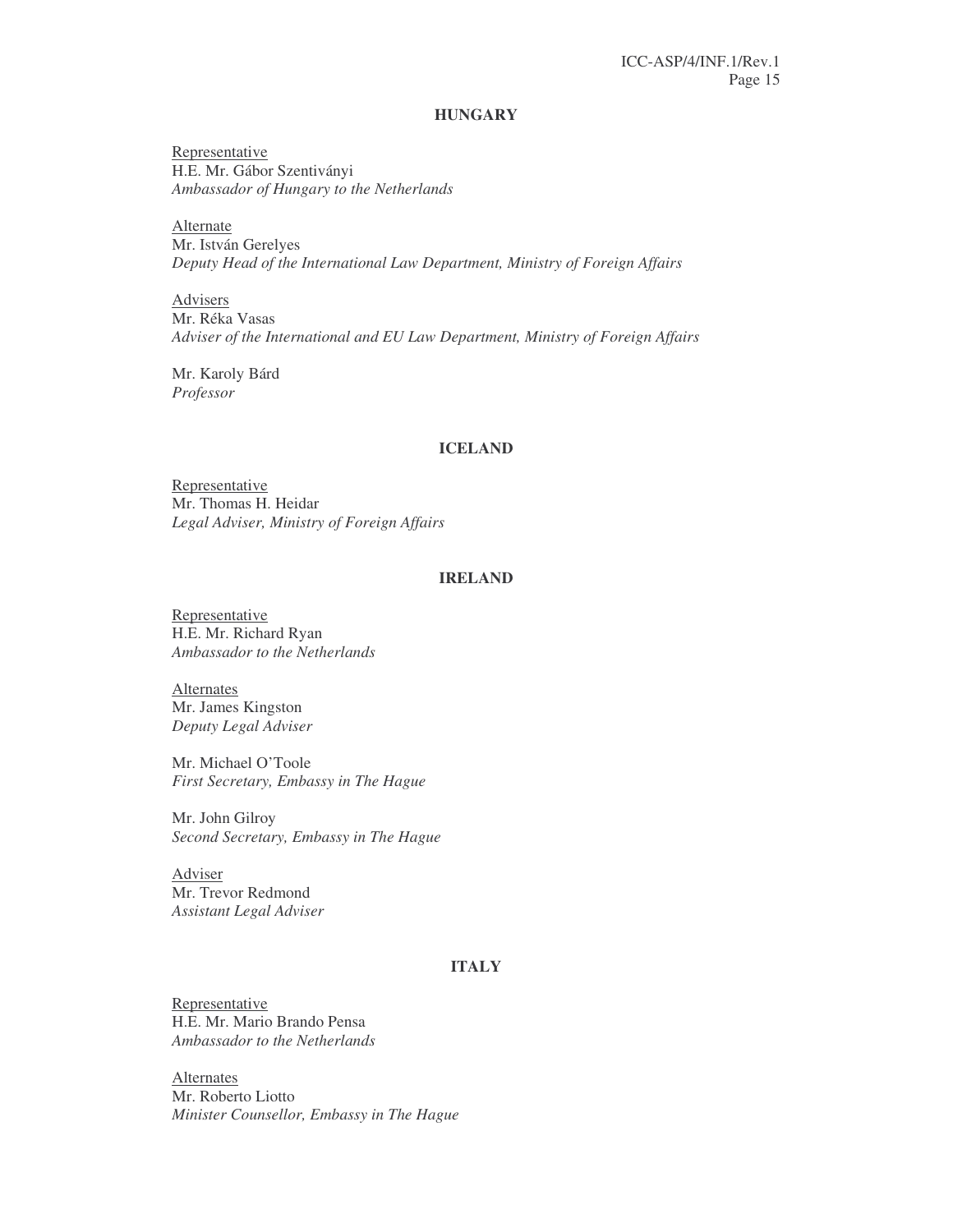Mr. Roberto Bellelli *Judge*

Advisers Ms. Danila Dijkema *Legal Assistant, Embassy in The Hague*

Ms. Daniela Cardamone *Judge*

Ms. Annalisa Ciampi *Associate Professor, University of Verona*

Ms. Maria Cristina Bacci *Intern*

Ms. Chiara Orsini *Intern*

Ms. Andrea Marinelli *Intern*

#### **JORDAN**

Representative H.R.H. Prince Zeid Ra'ad Zeid Al-Hussein *Ambassador/Permanent Representative to the United Nations*

Alternates H.E. Mr. Ahmad Al-Hassan *Ambassador to the Netherlands*

Mr. Bisher Al-Khasawneh *Counsellor/Director of Legal Affairs*

Mr. Mahmoud Hmoud *First Secretary/Legal Adviser of the Permanent Mission to the United Nations*

#### **KENYA**

Representative H.E. Mrs. Kalimi M. Mworia *Ambassador to the Netherlands*

**Alternates** Mr. Ambeyi Ligabo *Principal Counsellor, Embassy in The Hague*

Ms. Emily Chweya Otieno *Assistant Legal Officer, Ministry of Justice and Constitutional Affairs*

Ms. Karen R. Odaba-Mosoti *First Secretary (Legal Affairs) to the Permanent Mission to the United Nations*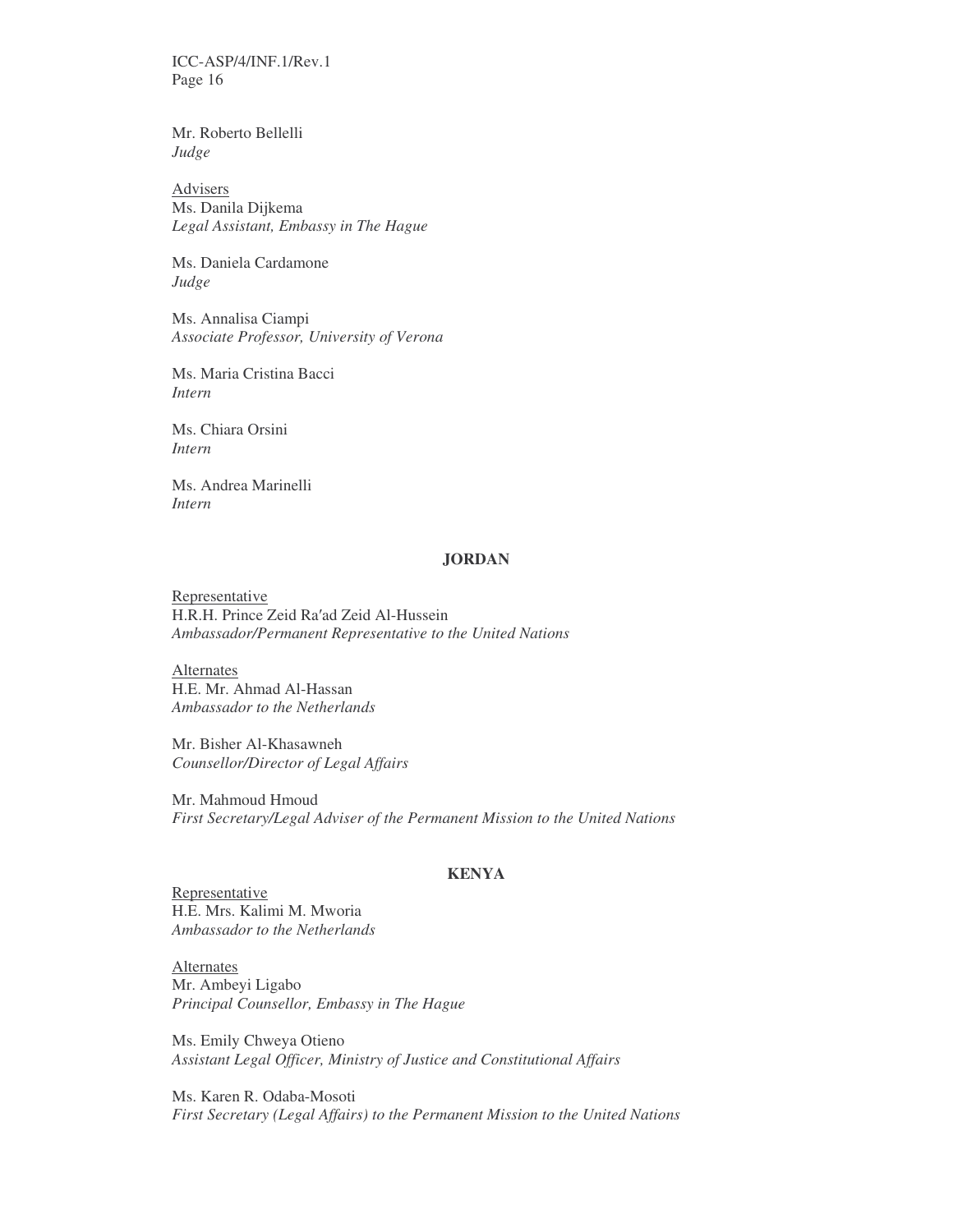Advisers Mr. Joseph Vungo *Legal Officer, Ministry of Foreign Affairs*

Ms. Jayne Toroitich *Second Secretary, Embassy in The Hague*

Ms. Mary C. Oundo *State Counsel, Attorney General's Chambers*

### **LATVIA**

Representative H.E. Ms. Baiba Braže *Ambassador to the Netherlands*

Alternates Ms. Ineta Celmiņa *First Secretary, Embassy in The Netherlands*

Mr. Raimonds Jansons *Director, Department of International Organizations and Human Rights, Ministry of Foreign Affairs*

Ms. Dagnija Palčevska *Deputy Director, Department of International Judicial Cooperation, Ministry of Justice*

Ms. Baiba Bērziņa *Senior Desk Officer of the International Law Division of the Legal Department, Ministry of Foreign Affairs*

### **LESOTHO**

Representative H.E. Ms. Mamoruti Tiheli *Ambassador, Brusssels*

**Alternate** Ms. Limpho Masilo-Motsamai *First Secretary, Embassy in Brussels*

Adviser Ms. Pulane Lechesa *Legal Officer*

### **LIBERIA**

### **LIECHTENSTEIN**

Representative H.E. Mr. Christian Wenaweser *Ambassador/Permanent Representative to the United Nations*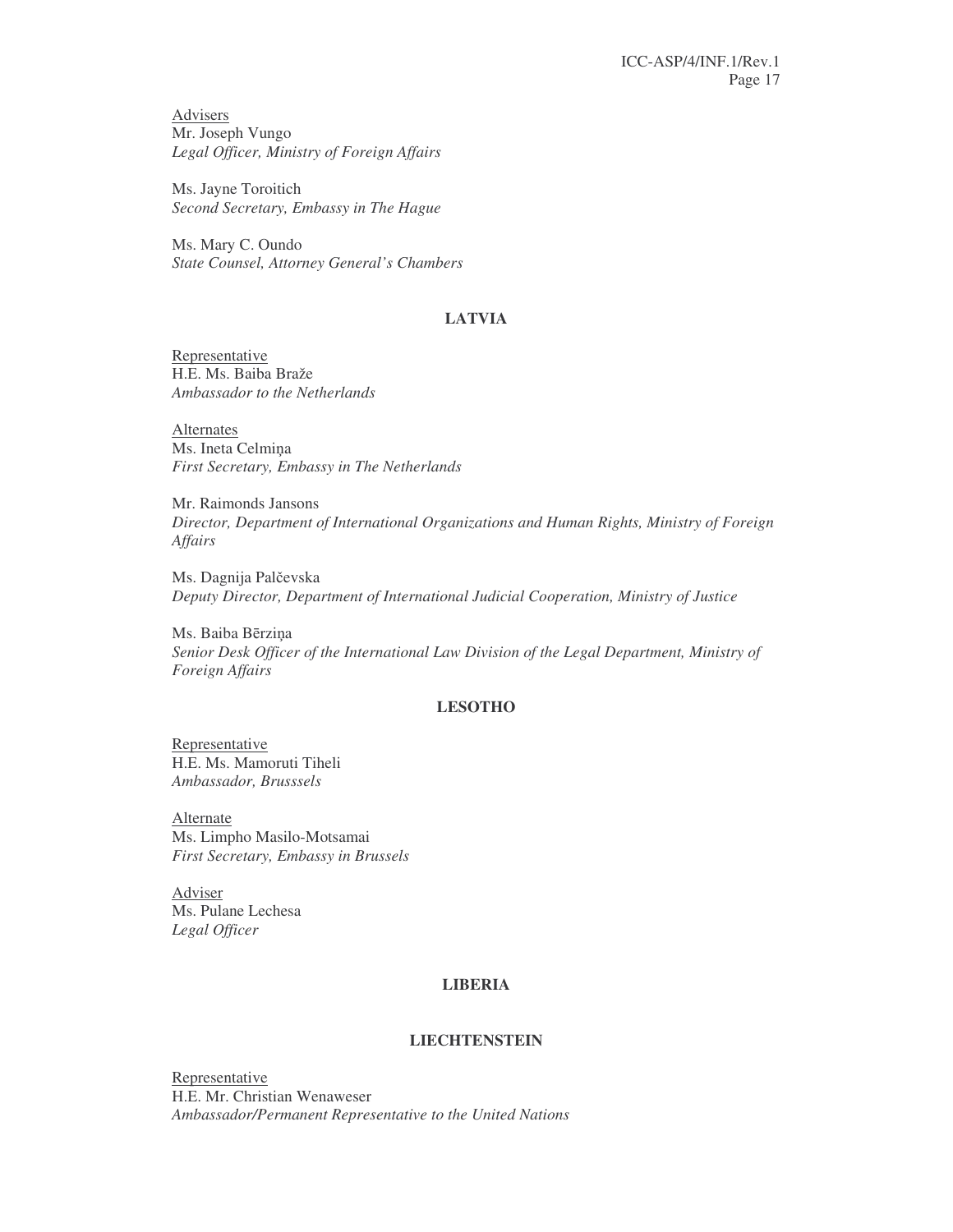Alternate Mr. Stefan Barriga *Legal Advisor*

### **LITHUANIA**

Representative H.E. Mr. Romualdas Kalonaitis *Ambassador to the Netherlands*

**Alternate** Mr. Ridas Petkus *Head of International Treaties Division, Ministry of Foreign Affairs*

### **LUXEMBOURG**

Représentant S.E. M. Jean Graff *Ambassadeur à La Haye*

Suppléants M. Victor Clément *Premier Secrétaire, l'Ambassade à La Haye*

Mme. Sarah Khabirpour *Attaché, Ministère de la Justice*

Mme. Anne Kayser *Attaché d'administration auprès du Ministère des Affaires étrangères*

### **MALAWI**

### **MALI**

Représentant M. Aguibou Diallo *Directeur Adjoint des Affaires Juridiques du Ministère des Affaires Etrangères et de la Coopération Internationale*

Suppléant M. Labasse Fofana *Premier Conseiller près l'Ambassade du Mali à Bruxelles*

#### **MALTA**

**Representative** H.E. Mr. Adrian Strickland *Ambassador, Embassy in The Hague*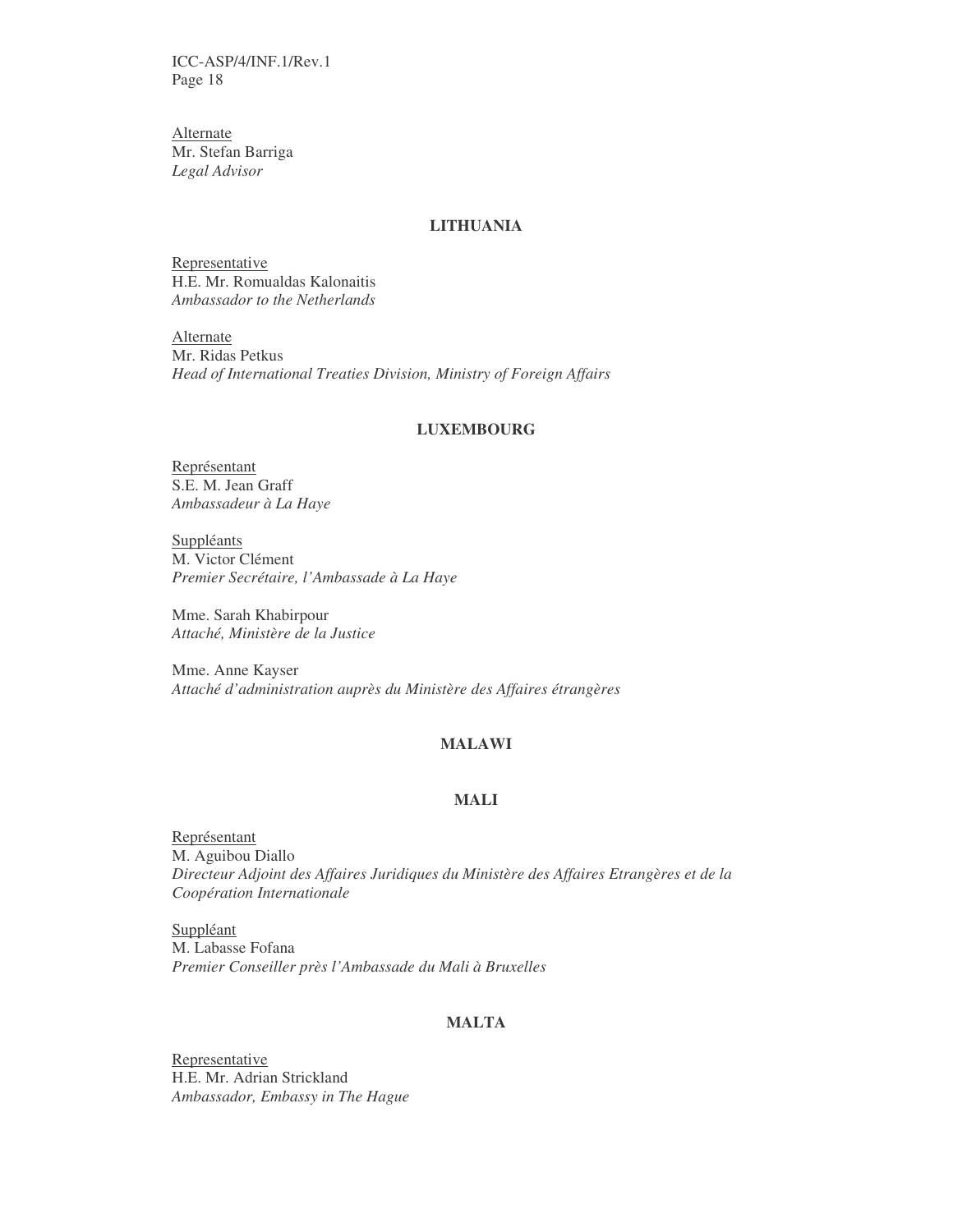Alternate Ms. Francesca M**.** Gatt *First Secretary, Embassy in The Hague*

### **MARSHALL ISLANDS**

#### **MAURITIUS**

### **MONGOLIA**

Representative H.E. Mrs. Sodov Onon *Ambassador of Mongolia to Belgium*

Adviser Mr. Khishigdavaa Jantsan *Third Secretary, Embassy in Belgium*

### **NAMIBIA**

Alternate Mr. Jens Peter Prothmann *Counsellor (Legal), Permanent Mission to the United Nations*

### **NAURU**

#### **NETHERLANDS**

Representative Mr. Edmond H. Wellenstein *Director General, Head ICC Task Force, Ministry of Foreign Affairs*

Alternate Mr. Arnoldus T. Kraan *Deputy Head, ICC Task Force, Ministry of Foreign Affairs*

Advisers Mrs. Monique E.M. Bena-van der Meijden *Controller, ICC Task Force, Ministry of Foreign Affairs*

Mr. Marnix J. Segers *Senior Project Manager, ICC Task Force, Ministry of Foreign Affairs*

Mr. Niels Blokker *Senior Legal Adviser, Ministry of Foreign Affairs*

Ms. Brechje Schwachöfer *First Secretary, Permanent Mission, New York*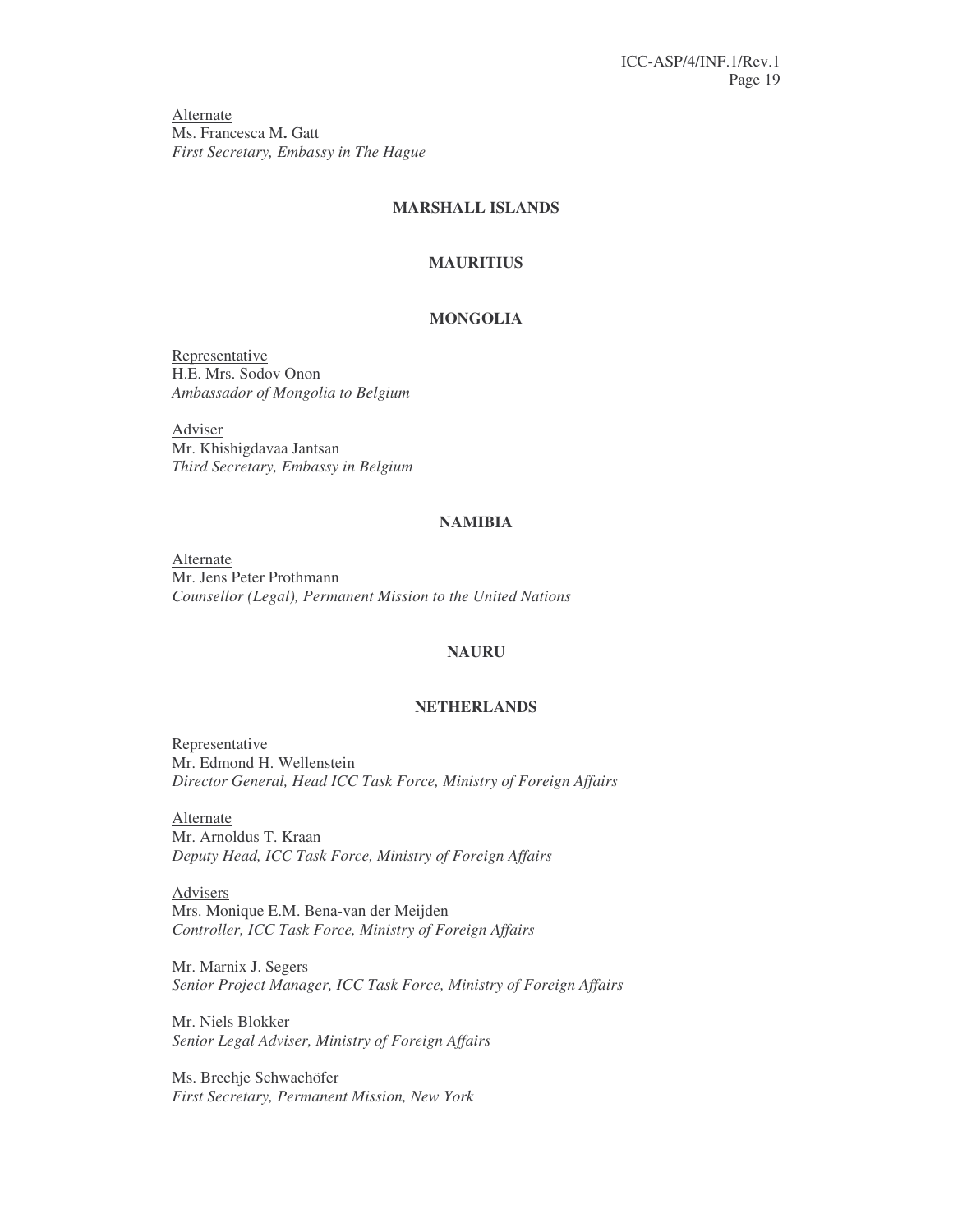Mr. Hans A.C. Bevers *Senior Legal Adviser, Ministry of Justice*

Mrs. Chantal M. Joubert *Senior Legal Adviser, Ministry of Justice*

Mr. Joris W. Bongers *Inspector of the Budget, Ministry of Finance*

Ms. Marjolein Jongman *Policy Adviser, ICC Task Force, Ministry of Foreign Affairs*

Mr. Jorn L. Leeksma *Policy Adviser, ICC Task Force, Ministry of Foreign Affairs*

Mrs. Olivia Swaak-Goldman *Legal Adviser, Ministry of Foreign Affairs*

Mr. Evert-Jan Van der Vlis *Legal Adviser, Ministry of Justice*

Ms. Eva Simone Schreuder *Civil Servant, Ministry of Foreign Affairs*

### **NEW ZEALAND**

Representative H.E. Mr. David Payton *Ambassador to the Netherlands*

Alternates Ms. Caroline Bilkey *Deputy Director, Legal Division, Ministry of Foreign Affairs*

Ms. Juliet Hay *First Secretary, Embassy in The Hague*

Ms. Leanne McKay *Adviser, Embassy in The Hague*

### **NIGER**

Représentant M. Abdou Adamou *Conseiller à la Mission Permanente auprès des Nations Unies*

#### **NIGERIA**

Representative Mr. I. A. Ayua *Solicitor-General of the Federation and Permanent Secretary, Federal Ministry of Justice*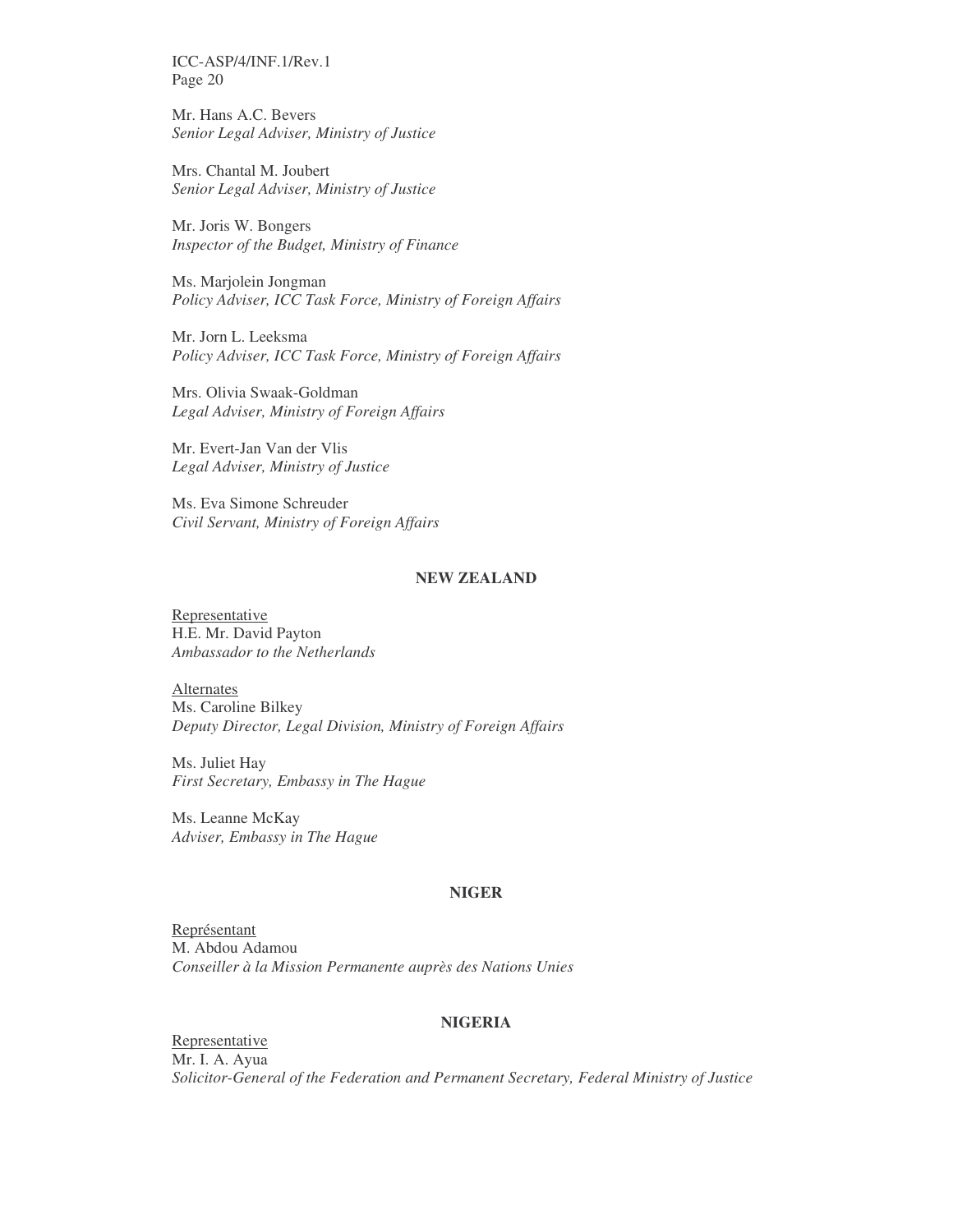**Alternates** H.E. Mrs. Mary Lar *Ambassador to the Netherlands*

Mr. Ndekhedekhe Ndekedekhe *Minister, Permanent Mission to the United Nations*

Mrs. Mercy Uzoamaka Agbamuche *Director International and Comparative Law Department, Federal Ministry of Justice*

Mr. Ernest Anaba *Minister, Embassy in The Hague*

#### **NORWAY**

Representative Mr. Rolf Einar Fife *Director General, Legal Department, Ministry of Foreign Affairs*

**Alternates** H.E. Mr. Kåre Bryn *Ambassador to the Netherlands*

Mr. Martin Sørby *Deputy Director General, Ministry of Foreign Affairs*

Advisers Ms. Elisabeth Hallenstvedt *First Secretary, Embassy to the Netherlands*

Ms. Martine Scheie *Higher Executive Officer, Ministry of Foreign Affairs*

### **PANAMA**

#### **PARAGUAY**

### **PERU**

Representante S.E. Sr. Jose Antonio Arróspide *Embajador del Perú ante los Países Bajos*

**Suplentes** Sr. Pedro Reátegui *Ministro Consejero, Embajada del Perú ante los Países Bajos*

Sr. Luis Cieza *Tercer Secretario*, *Embajada del Perú ante los Países Bajos*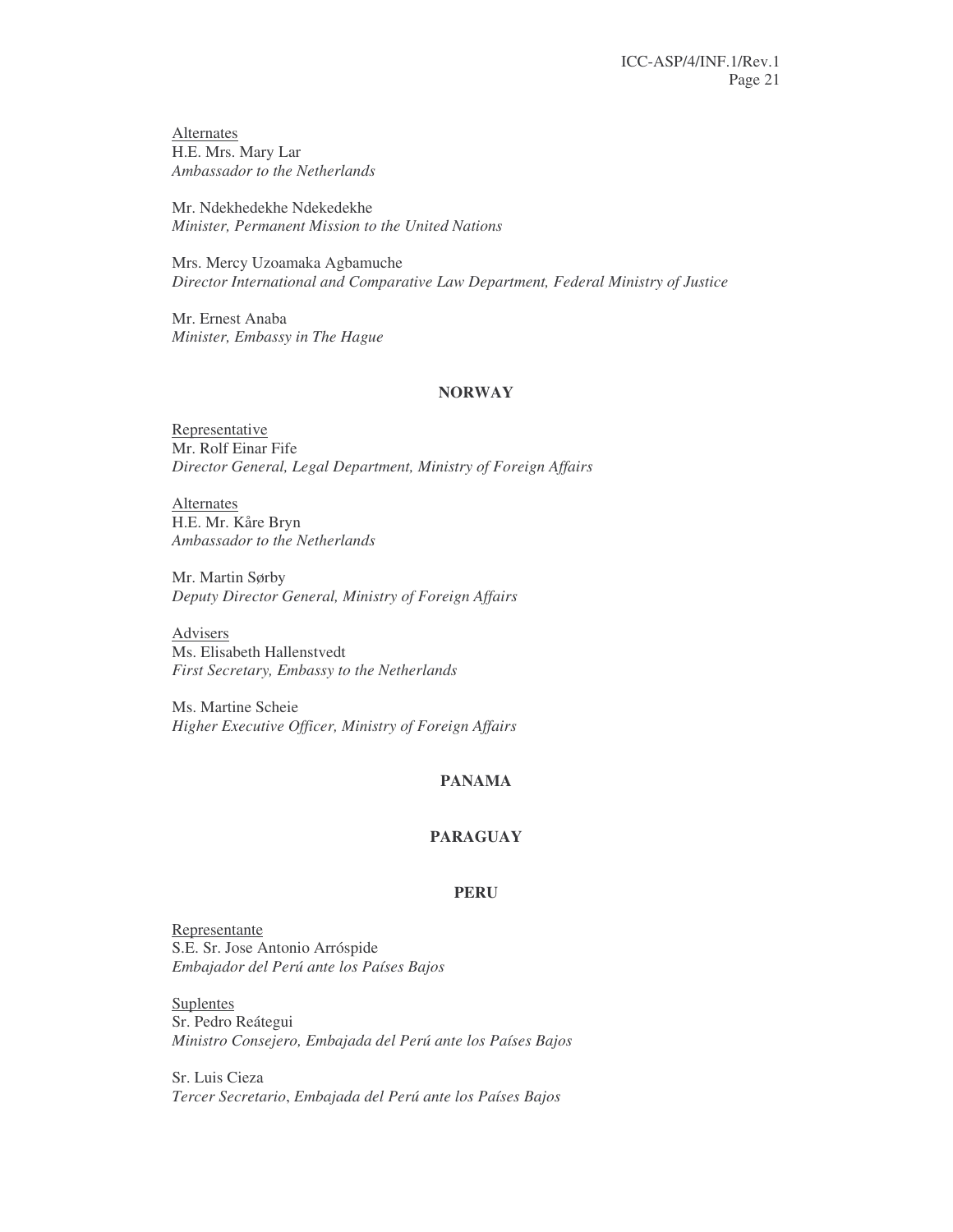Sr. José Antonio Saavedra Calderón *Agregado Asuntos Jurídicos*

#### **POLAND**

Representative Mr. Remigiusz Henczel *Director of Legal and Treaty Department, Ministry of Foreign Affairs*

Alternate H.E. Mr. Jan Michałowski *Ambassador to the Netherlands*

Adviser Ms. Małgorzata Połomska *Expert in the Legal and Treaty Department, Ministry of Foreign Affairs*

Ms. Beata Ziorkiewicz *Prosecutor, Ministry of Justice*

### **PORTUGAL**

Representative H.E. Mr. António Cascais *Ambassador*

Alternate Mr. Luís Serradas Tavares *Director, Legal Department, Ministry of Foreign Affairs*

Advisers Mr. Luís Barros *Minister Counsellor, Embassy to the Netherlands*

Ms. Inês Marinho *Legal Adviser, Legal Department, Ministry of Foreign Affairs*

### **REPUBLIC OF KOREA**

Representative Mr. Hee-kwon Park *Director-General of the Treaties Bureau, Ministry of Foreign Affairs*

**Alternates** Mr. Dong-eun Chung *Counsellor, Embassy to the Netherlands*

Mr. Jongin Bae *Deputy Director, Treaties Division, Ministry of Foreign Affairs*

Ms. Eun-ju Ahn *First Secretary, Permanent Mission to the United Nations*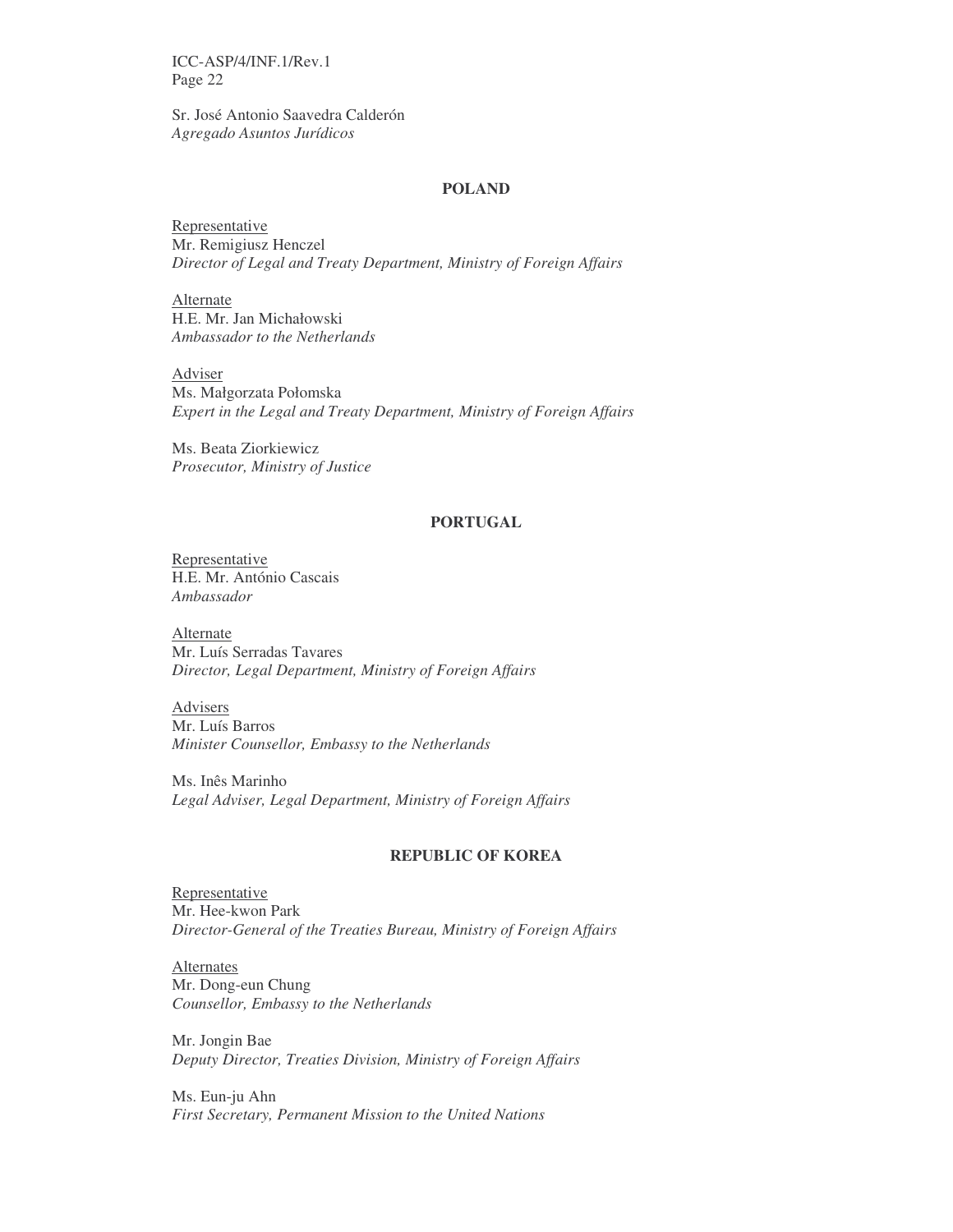Mr. Byung-Doo Jung *Director of Prosecution Division, Ministry of Justice*

Mr. Chul-kyu Hwang *Prosecutor, Ministry of Justice*

Mr. Jeong-hoon Kwon *Prosecutor, Ministry of Justice*

Mr. Dong-hwan Che *First Secretary, Embassy to the Netherlands*

Mr. Tae-hyun Choi *Professor of International Law, Legal Adviser*

### **ROMANIA**

Representative H.E. Mr. Iulian Buga *Ambassador to the Netherlands*

Alternate Ms. Alina Orosan *Third Secretary, Embassy in The Hague*

Advisers Mrs. Mirela Pascaru *Third Secretary, Ministry of Foreign Affairs*

Mrs. Alina Papuc *Third Secretary, Ministry of Foreign Affairs*

### **SAINT VINCENT AND THE GRENADINES**

### **SAMOA**

Representative Ms. Brenda Heather-Latu *Attorney General*

**Alternates** H.E. Mr. Aliioaiga Feturi Elisaia *Ambassador and Permanent Representative to the United Nations*

Ms. Perina Jacqueline Sila *Counsellor, Deputy Permanent Representative to the United Nations*

Advisers Mr. Roger S. Clark *Professor of Law*

Ms. Aimee Bolletino *Research Assistant, Law Student*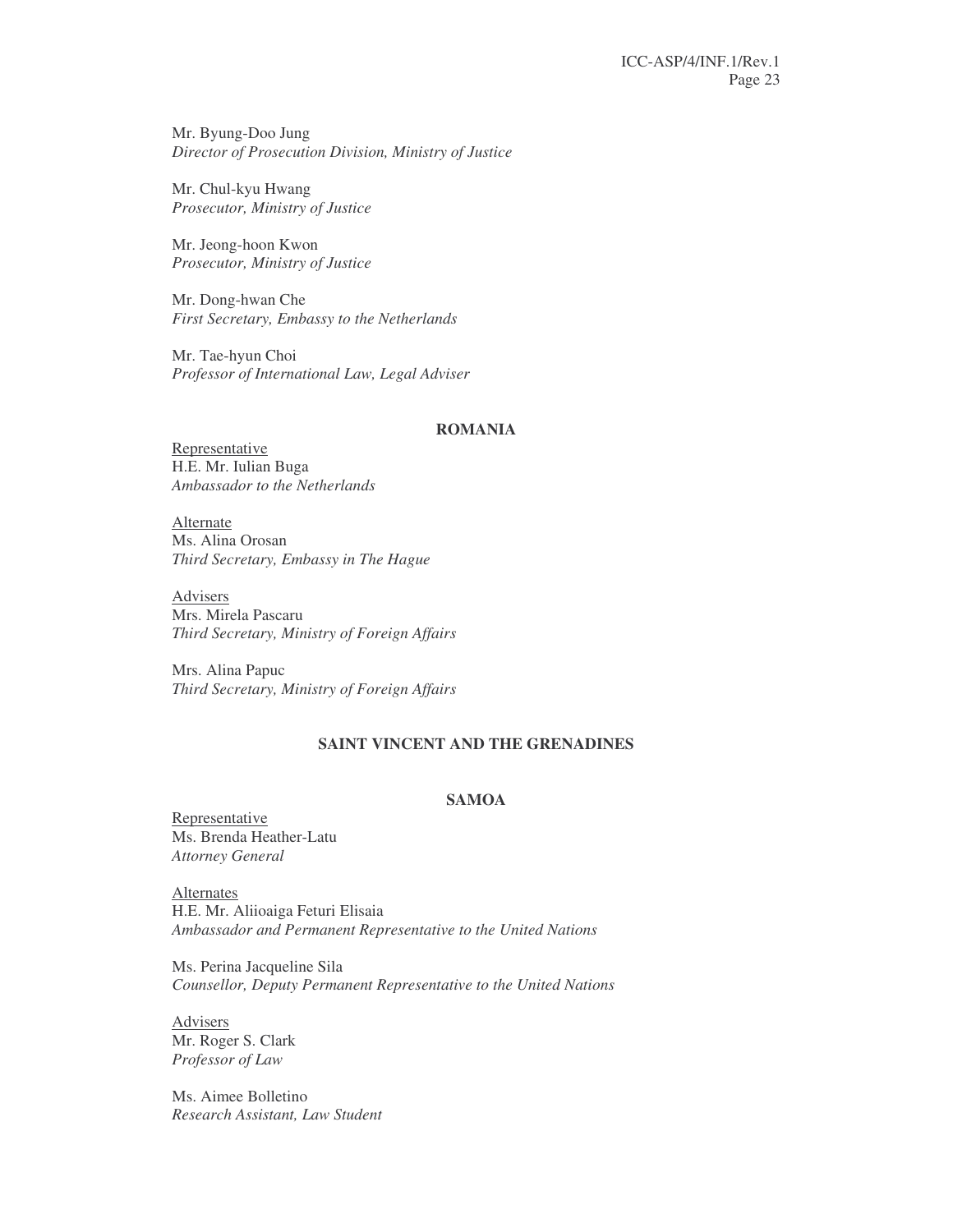### **SAN MARINO**

### **SENEGAL**

**Conseiller** M. Mamadou Moustapha Loum *First Secretary, Permanent Mission to the United Nations*

### **SERBIA AND MONTENEGRO**

Representative H.E. Mrs. Maja Mitrović *Ambassador to the Netherlands*

Alternate Mr. Vladimir Jovicic *Second Secretary, Ministry of Foreign Affairs*

### **SIERRA LEONE**

Representative H.E. Mr. Allieu Ibrahim Kanu *Ambassador to the United Nations*

Advisers Mr. Niccolo Angelo Figa-Talamanca *Legal Adviser*

Ms. Crystal Anne Waldman

### **SLOVAKIA**

Representative Mr. Milan Kollár *Counsellor, Embassy in The Hague*

**Alternate** Mr. Metod Špaĉek *Head of the Public International Law Division, International Law Department, Ministry of Foreign Affairs*

Advisers Mr. Ján Kvapil *First Secretary, Embassy in The Hague*

Mr. Peter Klanduch *Public International Law Division, International Law Department, Ministry of Foreign Affairs*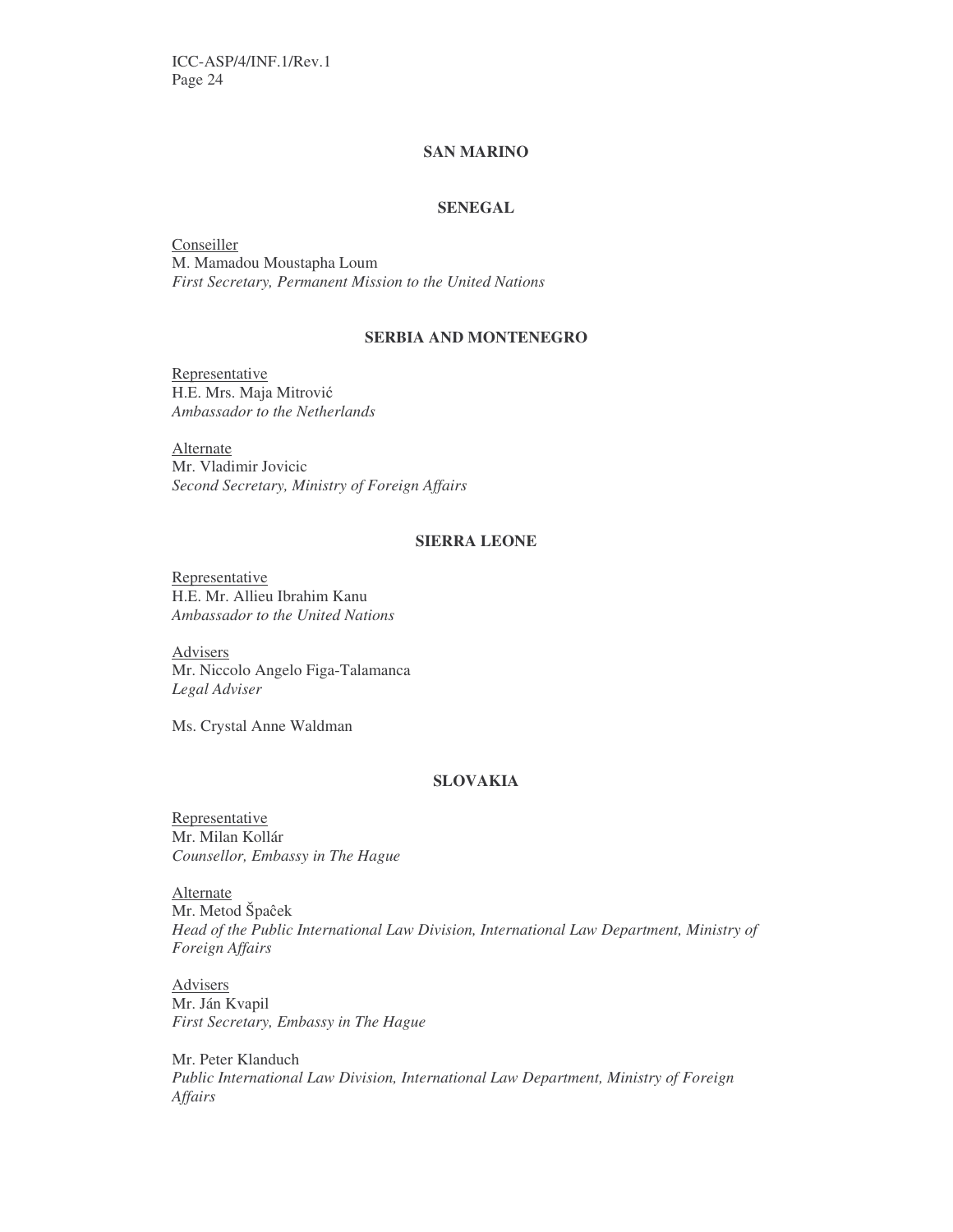#### **SLOVENIA**

Representative H.E. Ms. Tea Petrin *Ambassador to the Netherlands*

Alternate Mrs. Mateja Štrumelj *Third Secretary, International Law Division, Ministry of Foreign Affairs*

### **SOUTH AFRICA**

Alternates Mr. Sabelo Sivuyile Maqungo *Legal Counsellor, Permanent Mission to the United Nations*

Mr. Andre Stemmet *Senior State Law Adviser, Department of Foreign Affairs*

Mr. Herman van Heerden *Senior Legal Administration Officer, Department of Justice and Constitutional Development*

Mr. Peter Makwarela *Counsellor, Embassy in The Hague*

### **SPAIN**

Representante S.E. Sr. Alfonso Dastis Quecedo *Embajador en la Haya*

**Suplentes** S.E. Sra. Concepción Escobar Hernández *Jefa de la Asesoría Jurídica Internacional del Ministerio de Asuntos Exteriores y de Cooperación*

S.E. Sr. Fernando Pignatelli y Meca *General Auditor, Jefe Adjunto de la Asesoría Jurídica General del Ministerio de Defensa*

Sr. D. Luis Rueda García *Fiscal de la Secretaría General Tècnica de la Fiscalía General del Estado*

Sr. Tomás López Vilariño *Secretario de Embajada en La Haya*

Sra Carmen Quesada Alcalá *Profesora Ayudante de Derecho Internacional Público en la Universidad Nacional de Educación a Distancia*

Sra. Maria de África Herrera Alonso *Capitán Auditor del Ministerio de Defensa*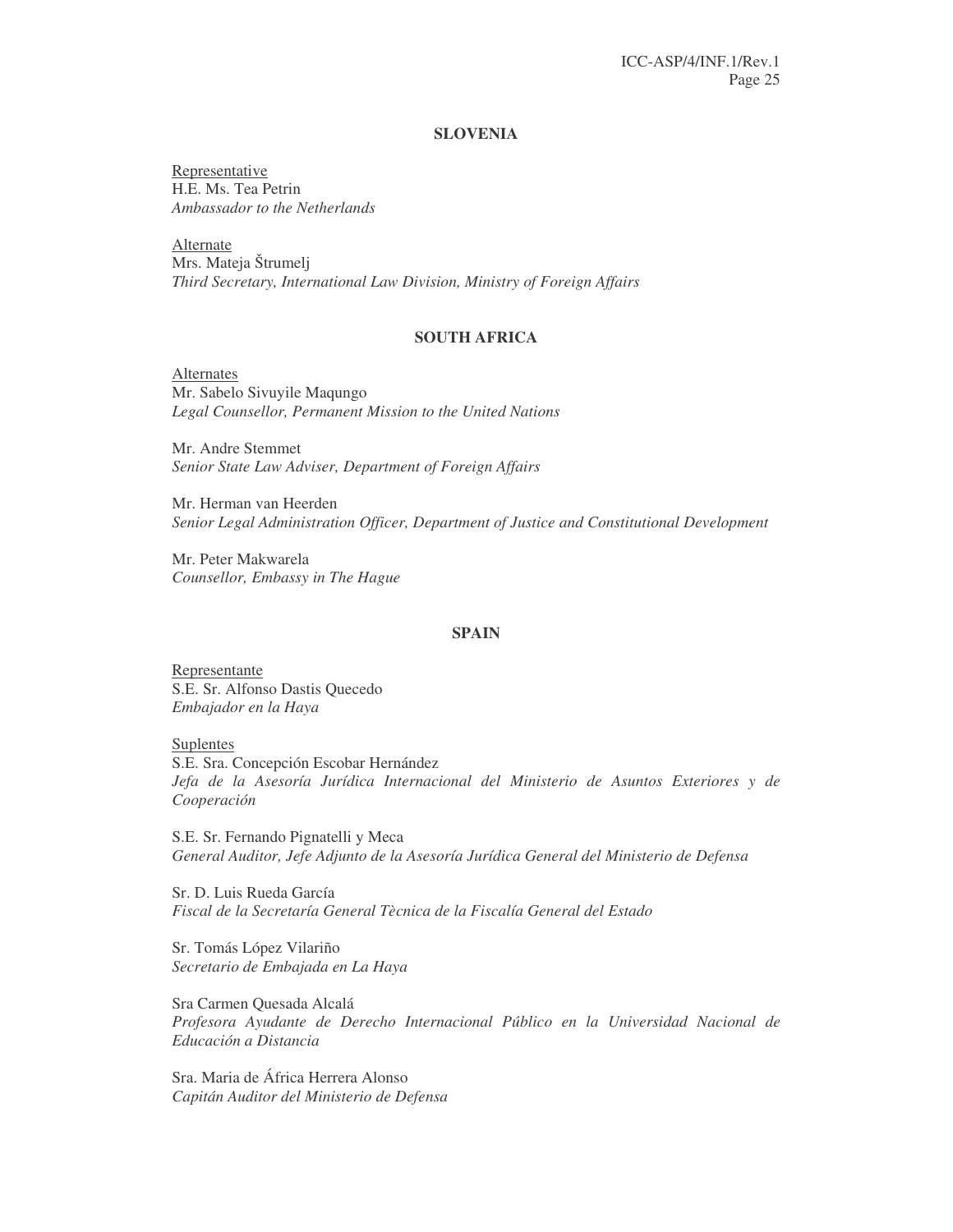Sra. Magdalena Truyol Wintrich

*Jefa de Servicio en la Subdirección General de NN.UU., Dirección General de NN.UU, Derechos Humanos y Organismos Multilaterales del Ministerio de Asuntos Exteriores y de Cooperación*

Asesora Sra. Maria José Sánchez Zambrano *Becaria en la Embajada de España en La Haya*

### **SWEDEN**

Representative H.E. Mr. Hans Magnusson *Ambassador of Sweden to the Netherlands*

Alternates Mr. Pål Wrange *Principal Legal Adviser, Ministry of Foreign Affairs*

Mr. Christer Ahlström *Counsellor, Embassy of Sweden to the Netherlands*

Ms. Carina Engman *Desk Officer, Ministry of Foreign Affairs*

Adviser Ms*.* Anna Åkerlund *Trainee, Embassy of Sweden to the Netherlands*

### **SWITZERLAND**

Représentant S.E. M. Wilhelm Schmid *Ambassadeur aux Pays-Bas*

**Suppléants** Mme. Ruth Flint *Ministre, Ambassade aux Pays-Bas*

M. Jürg Lindenmann *Jurisconsulte adjoint, Département Fédéral des Affaires Étrangères*

M. Jürg Lauber *Conseiller d'Ambassade, Mission à New York*

Conseillers M. Michael Cottier *Chef adjoint de la section droits de l'homme et droit international humanitaire, Direction du droit international public, Département Fédéral des Affaires Étrangères*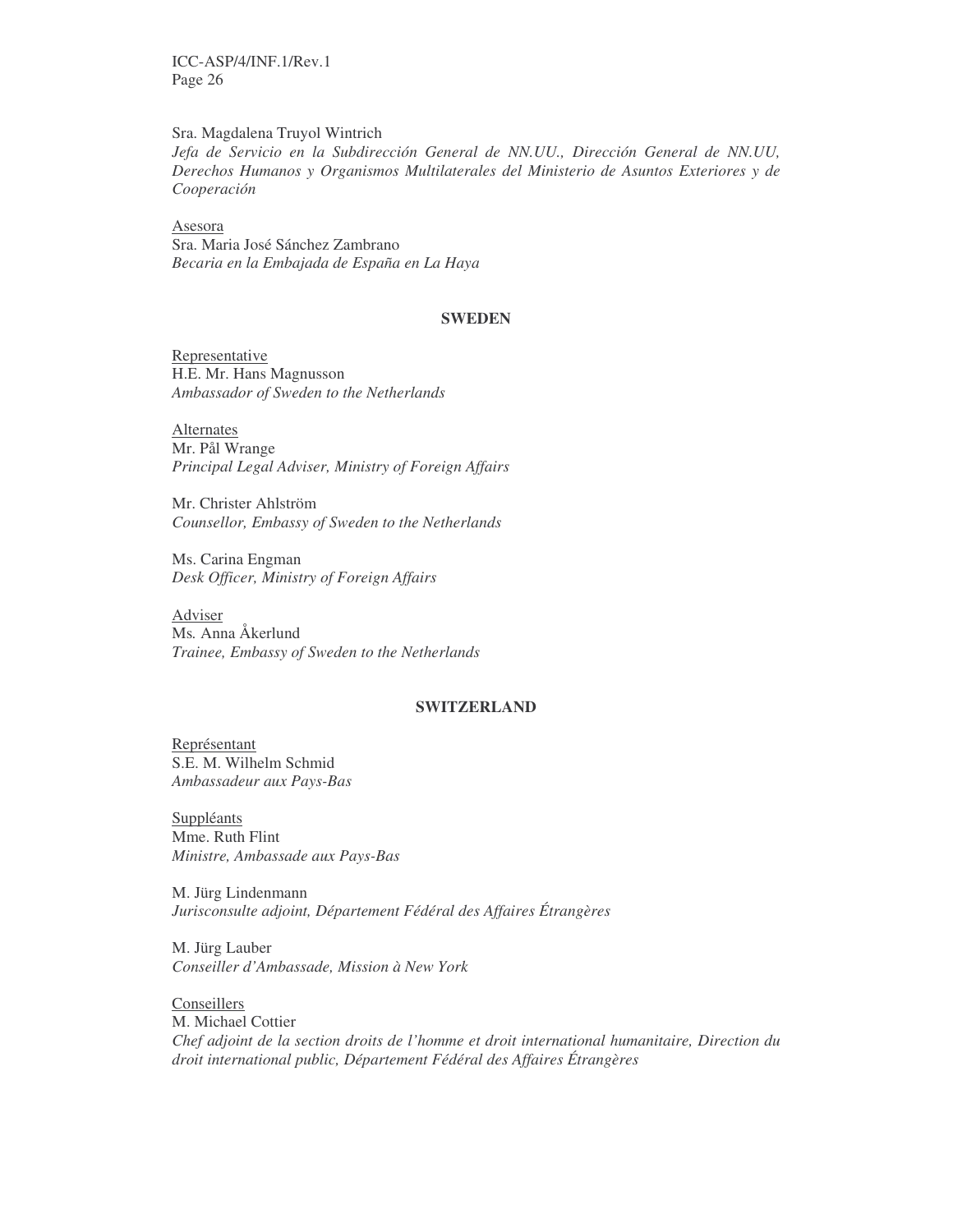Mr. Daniel Frank *Collaborateur scientifique, Direction du droit international public, Département Fédéral des Affaires Étrangères*

### **TAJIKISTAN**

### **THE FORMER YUGOSLAV REPUBLIC OF MACEDONIA**

Representative H.E. Mrs. Dobrinka Taskovska *Ambassador to the Netherlands*

Alternate Mrs. Biljana Stefanovska-Sekovska *Counsellor, Embassy in The Hague*

#### **TIMOR-LESTE**

### **TRINIDAD AND TOBAGO**

Representative H.E. Mr. Philip Sealy *Ambassador and Permanent Representative to the United Nations*

Alternates Mr. Eden Charles *First Secretary, Legal and Marine Affairs Division, Ministry of Foreign Affairs*

Ms. Sasha Franklin *Legal Officer, Ministry of Foreign Affairs*

### **UGANDA**

Representative H.E. Mrs. Mirjam Blaak *Ambassador, Brussels*

Alternates Mrs. Rossette Nyirinkindi Katungye *Minister Counsellor, Permanent Representative to the United Nations*

Mr. Asaba Amooti-Winyi *Head of Legal Division, Ministry of Foreign Affairs*

### **UNITED KINGDOM OF GREAT BRITAIN AND NORTHERN IRELAND**

Representative Mr. Christopher Adrian Whormersley *Deputy Legal Adviser, Foreign and Commonwealth Office*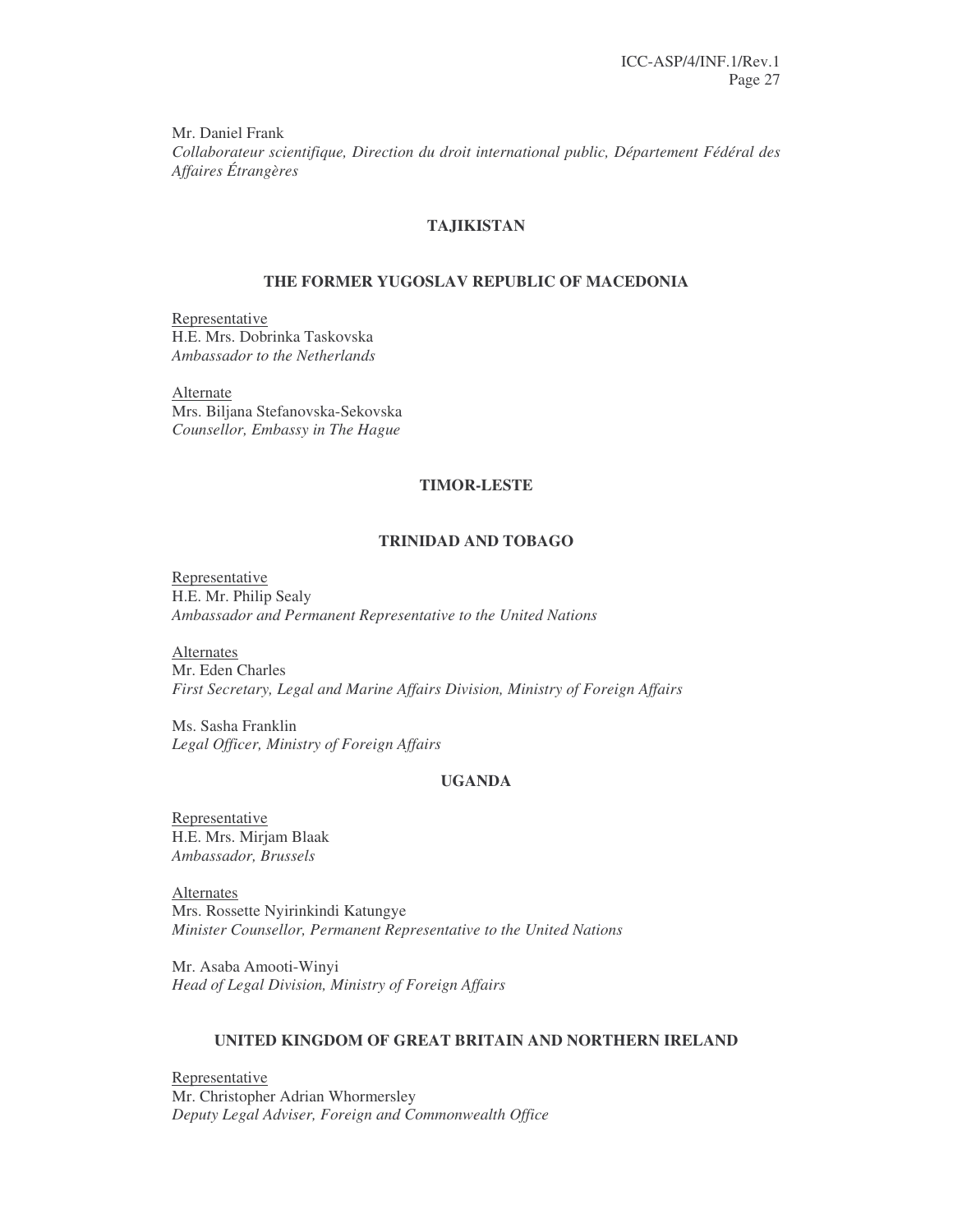**Alternates** H.E. Mr. Lyn Parker *Ambassador, The Hague*

Ms. Rosemary Thomas *First Secretary, Foreign and Commonwealth Office*

Mr. Karimulla Akbar Khan *Legal Adviser, Foreign and Commonwealth Office*

Ms. Katherine Lucy Goulden *Second Secretary, Foreign and Commonwealth Office*

Mr. Andrew John Trueman *Attaché, Foreign and Commonwealth Office*

Mr. Dominic Raab *Legal Adviser, Embassy in The Hague*

Ms. Jennifer Jooma *Attaché, Embassy in The Hague*

Mr. David Stewart Burton *Second Secretary (Political), Embassy in The Hague*

#### **UNITED REPUBLIC OF TANZANIA**

**Representative** Mr. Andy Mwandembwa *Minister Counsellor, Permanent Mission of Tanzania to the United Nations*

Alternate Mrs. Irene F.M. Kasyanju *Legal Officer, Ministry of Foreign Affairs and International Cooperation*

### **URUGUAY**

Representante S.E. Sr. Carlos Mora Medero *Embajador ante los Países Bajos*

Suplente Sr. Mario Ferrari Bianchini

Asesor Sr. Felipe Hector Paolillo

#### **VENEZUELA (BOLIVARIAN REPUBLIC OF)**

Representante S.E. Sr. Agustín Pérez Celis *Embajador ante los Países Bajos*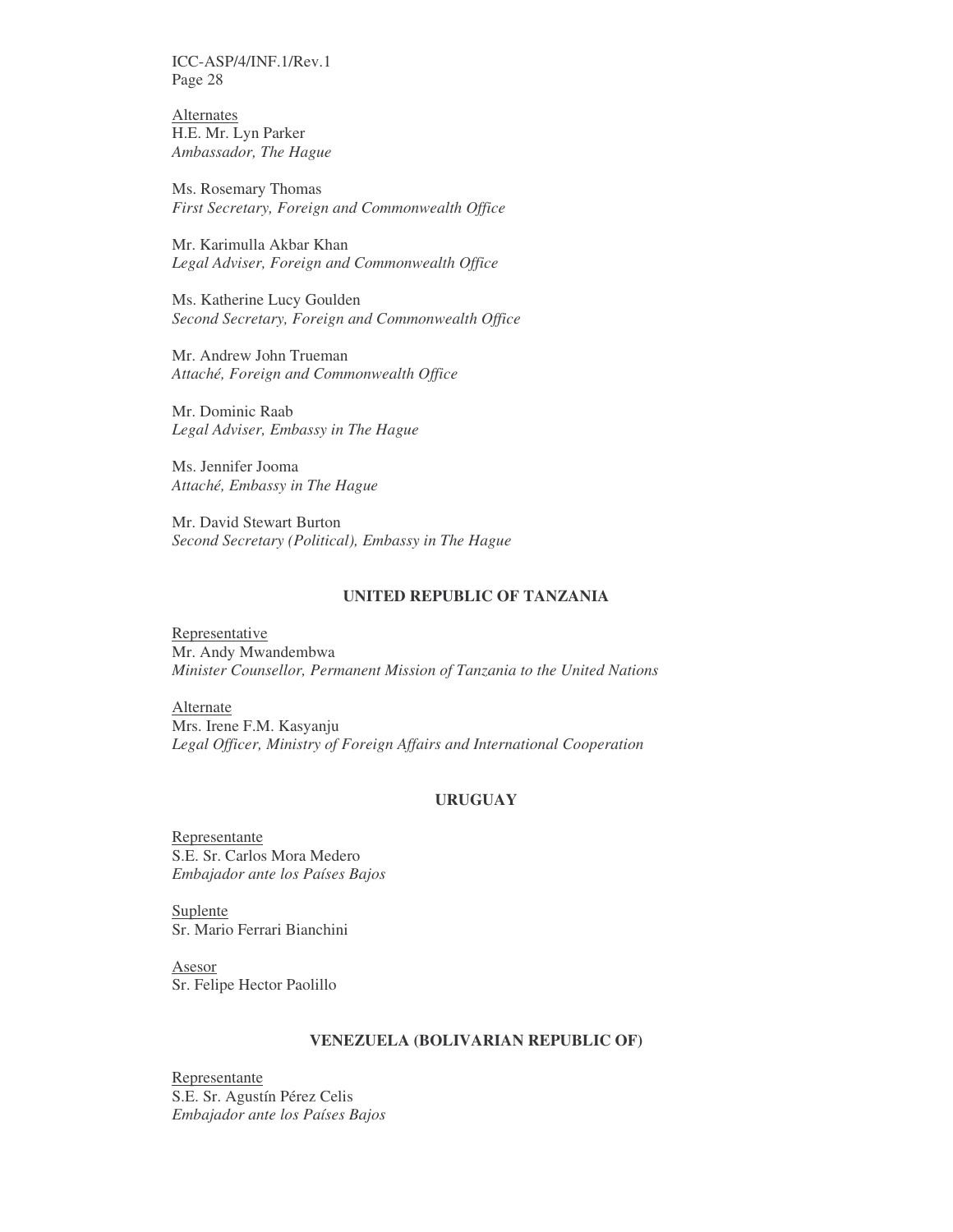**Suplentes** Sra. Mirna Mas y Rubi Spósito *Directora General de la Consultoría Jurídica*

Sr. Enrique Rondón *Ministro Consejero en la Embajada ante los Países Bajos*

Sr. Francisco Rodríguez *Ministro Consejero en la Embajada ante los Países Bajos*

## **ZAMBIA**

Representative Ms. Miyoba Bernadette Muzumbwe *State Advocate, Ministry of Justice*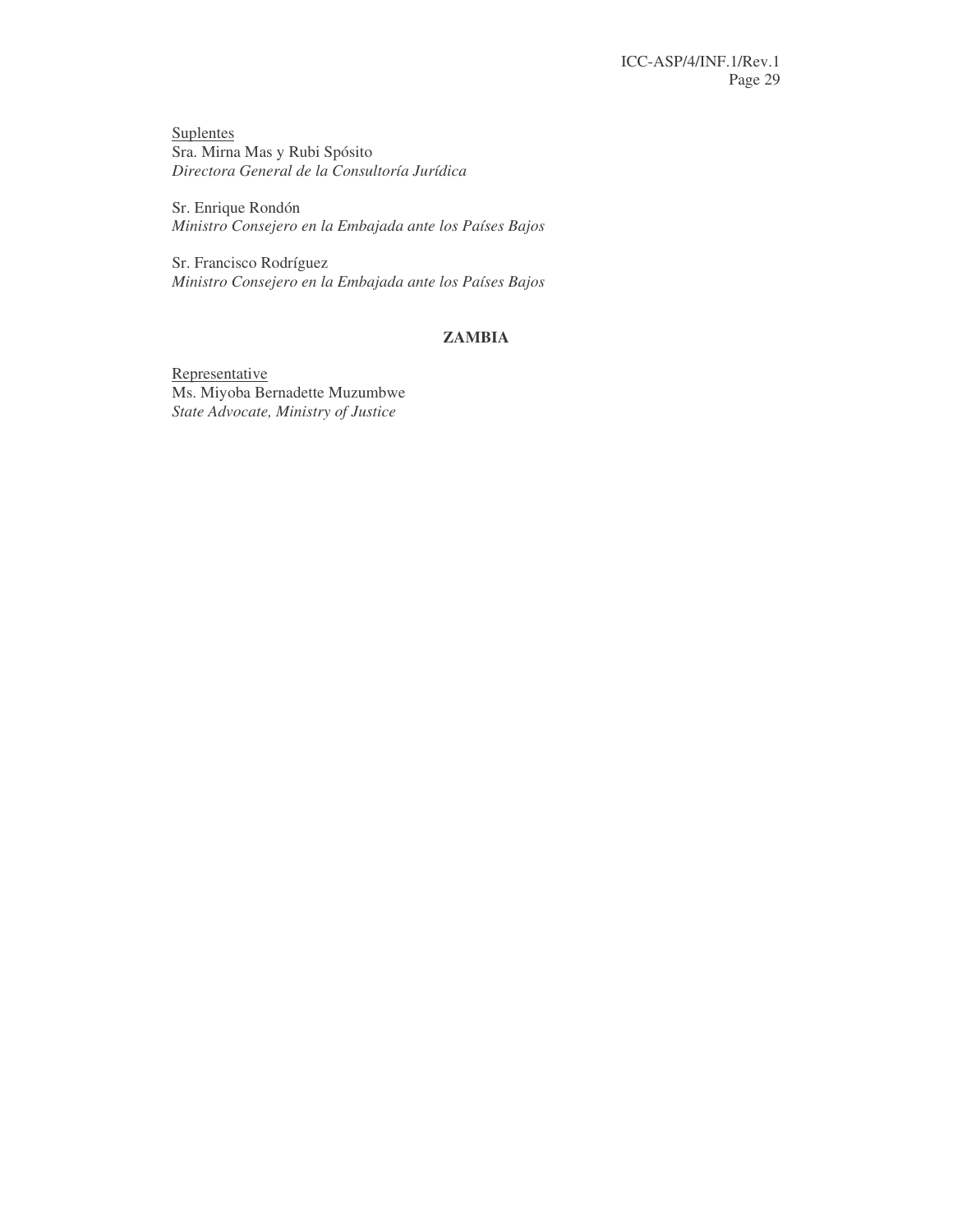### **II. Observer States/ États observateurs/ Estados observadores**

#### **ALGERIA**

Représentant S.E. M. Benchaâ Dani *Ambassador to the Netherlands*

Suppléant M. Saïd Moussi *Diplomatic Secretary, Embassy in The Hague*

Conseiller Ms. Zahira Abed *Secrétaire diplomatique*

### **ANGOLA**

Représentante M. Simão de Sousa Victor *Conseiller, Tribunal Supremo*

**Suppléants** Mme. Engrácia da Conceição Campos *Premier secrétaire à Bruxelles*

M. Vasco Grandão Ramos *Professor da Faculdade de Direito na Universade Agostinho Neto*

### **ARMENIA**

### **AZERBAIJAN**

### **BAHAMAS**

### **BAHRAIN**

### **BANGLADESH**

**Alternate** Mr. Zokey Ahad *First Secretary, Embassy in The Hague*

#### **BELARUS**

### **BRUNEI DARUSSALAM**

### **CAMEROON**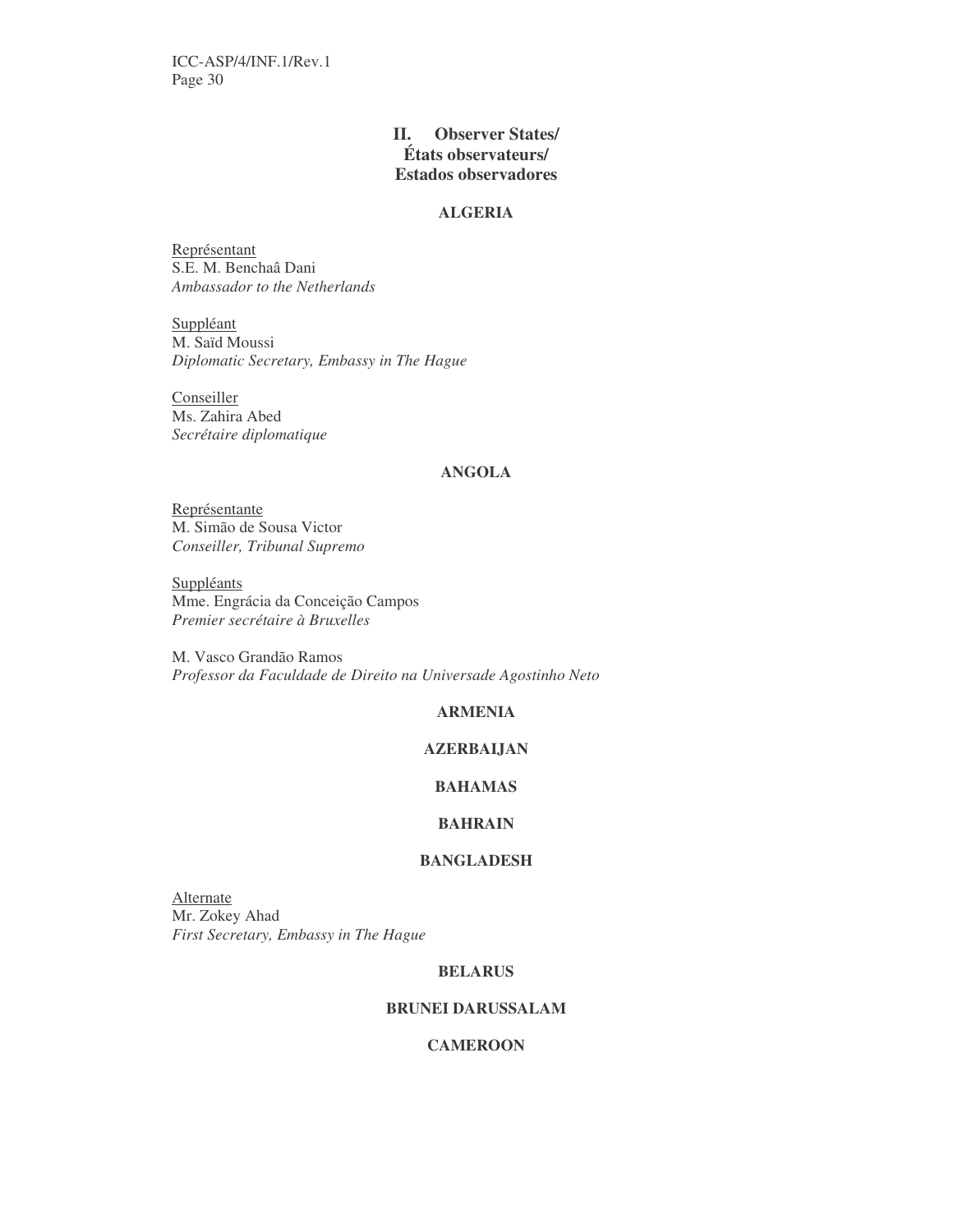#### **CAPE VERDE**

Représentant M. José António Delgado *Juriste au Département des Affaires Juridiques et Traités du Ministère des Affaires Etrangères*

#### **CHAD**

Représentant M. Moussa Abdoulaye Touré *Ministre Plénipotentiaire, Chef de Division des Contentieux Internationaux à la Direction des Affaires Juridiques, de la Documentation et des Archives du Ministère des Affaires Etrangères et de l'Intégration Africaine*

### **CHILE**

#### **CHINA**

Representative Mr. Jielong Duan *Deputy Director-General of Treaty and Law Department, Ministry of Foreign Affairs*

**Alternate** Mr. Chen Wang *Third Secretary, Treaty and Law Department, Ministry of Foreign Affairs*

**Advisers** Mr. Xianliang Yi *Counsellor, Embassy of China to the Netherlands*

Mr. Wei Hu *Attaché, Embassy of China to the Netherlands*

Mrs. Lijun Yang *Senior Research Fellow, Law Institute, Chinese Academy of Social Science*

#### **COMORES**

Représentant M. Youssouf Assoumani

### **CÔTE D'IVOIRE**

Représentant M. Theny Mathieu Gbayoro *Directeur des Affaires Juridiques*

Suppléants M. Digbeu Dominique Ble *Magistrat, Sous-Directeur au Ministère de la Justice*

M. Nanan-Kouassi Gilles-Ghislain Kouadio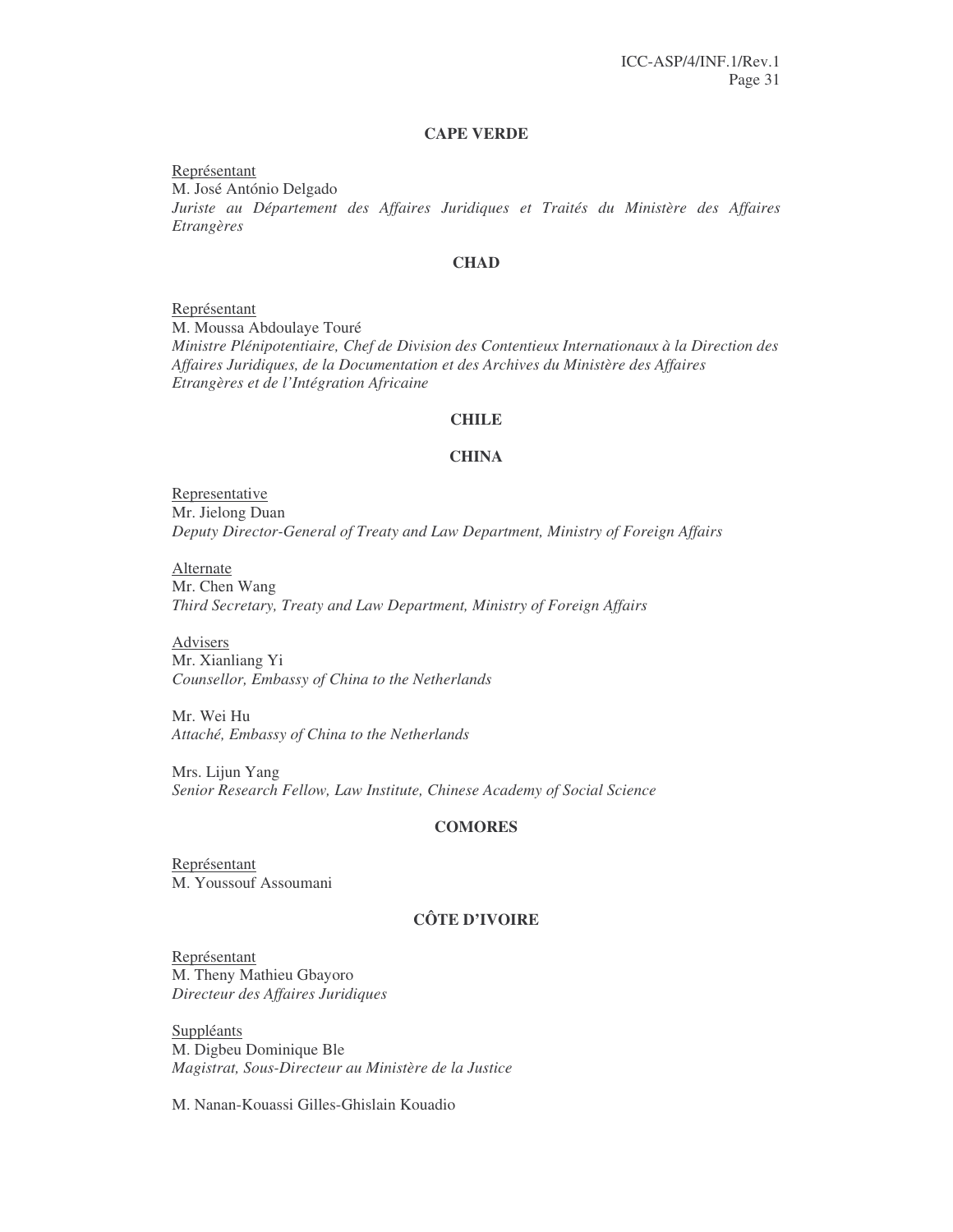*Diplomate, Chargé d'Etudes au Département des Affaires Juridiques et Consulaires au Ministère d'Etat auprès du Ministère des Affaires étrangères*

Mme. Angèle Marie-Chantal Dihiro *Premier Secrétaire à l'Ambassade en Belgique*

#### **CUBA**

Representante Sr. Resfel Pino Alvarez *Functionario, Ministerio de Relaciones Exteriores*

Alternate Sr. Camilo García López-Trigo *Primer Secretario, Embajada, Países Bajos*

### **CZECH REPUBLIC**

Representative H.E. Mr. Petr Kubernát *Ambassador to the Netherlands*

Alternate Mr. Pavel Caban *Legal Officer, International Law Department, Ministry of Foreign Affairs*

Advisers Ms. Nadêžda Homolová *Counsellor, Embassy in The Hague*

Ms. Monika Popenková *Legal Officer, International Law Department, Ministry of Foreign Affairs*

Mr. Miroslav Kubiček *Legal Officer, Ministry of Justice*

Mr. Martin Kavěna *Legal Officer, Parliament of the Czech Republic*

### **EGYPT**

Alternate Mr. Ahmed Shehabeldin *First Secretary, Embassy in The Hague*

### **EL SALVADOR**

Representative H.E. Dr. Edgar Varela *Ambassador and Permanent Representative, The Hague*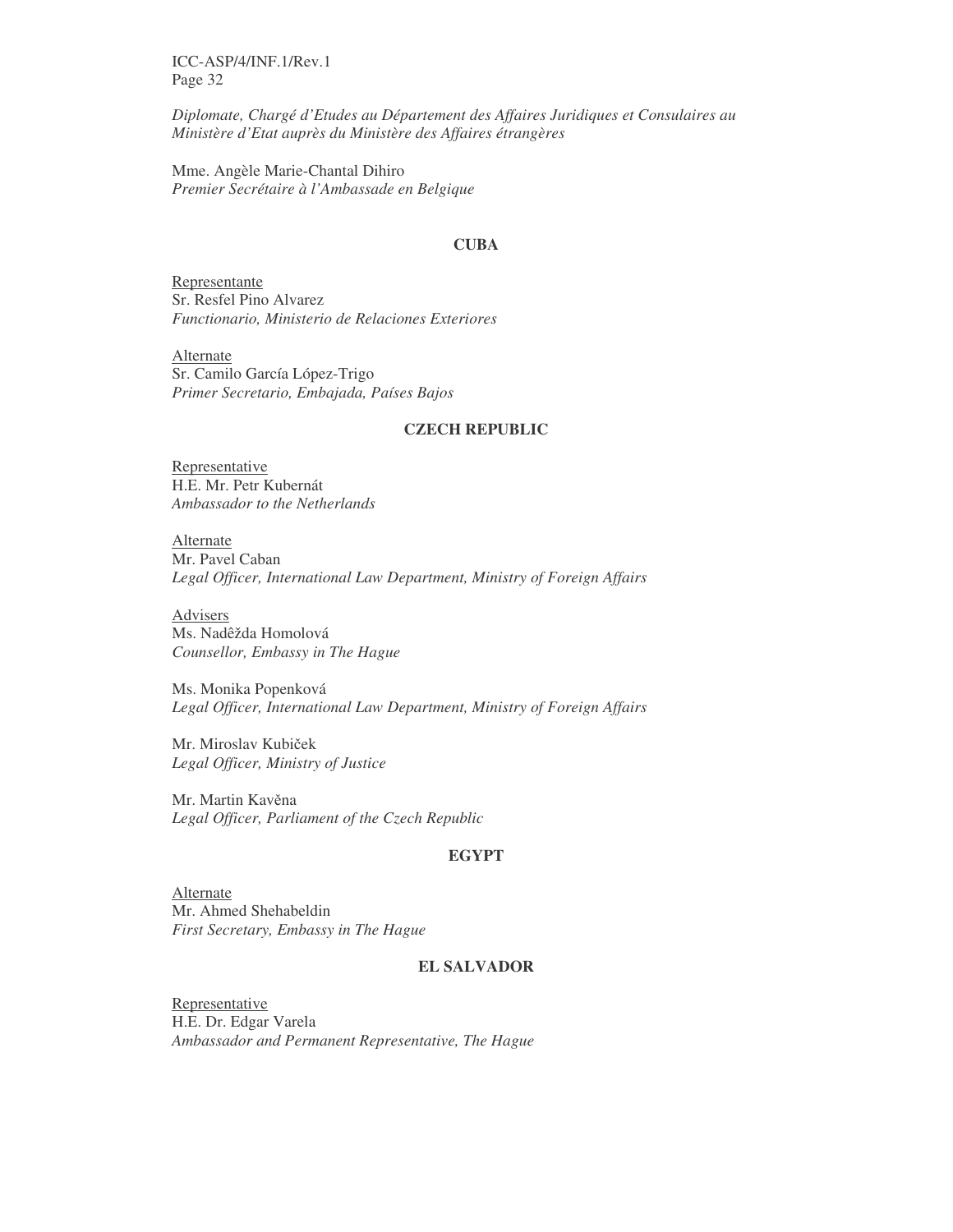#### **ERITREA**

### **ETHIOPIA**

Representative Mr. Ibrahim Idris Ibrahim *Director General for Legal Affairs of the Ministry of Foreign Affairs*

### **GUATEMALA**

### **GUINEA-BISSAU**

### **HAITI**

Représentant M. Jacques Pierre Matilus *Juriste au Ministère des Affaires Etrangères*

### **HOLY SEE**

Representative H.E. Mons. François Bacqué *Apostolic Nuncio in The Hague*

**Alternate** Mr. J.L.W. Zuijdwijk

### **INDIA**

#### **INDONESIA**

Representative Mr. Adam Mulawarman Tugiyo *First Secretary, Permanent Mission at the United Nations*

**Alternates** Mr. Sulaiman Syarif *First Secretary, Embassy in The Hague*

Ms. Muniroh Rahim *Third Secretary, Embassy in The Hague*

Adviser Mr. Fahmad Rifqi Ramulo *Official, Department of Foreign Affairs*

### **IRAN (ISLAMIC REPUBLIC OF)**

**Representative** H.E. Bozorgmehr Ziaran *Ambassador, Embassy in The Hague*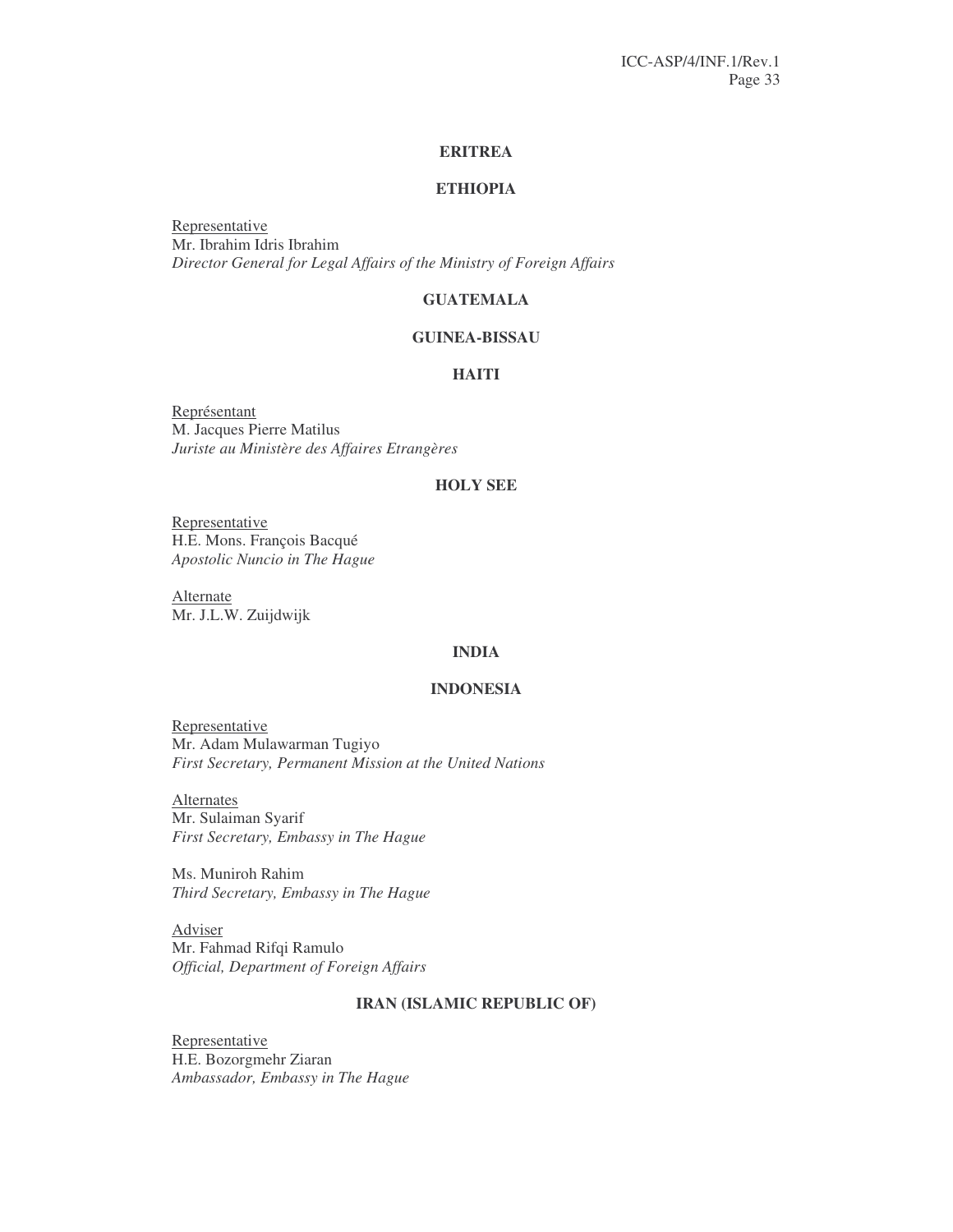Alternates Mr. Ata Mesbah *Minister Counsellor, Embassy in The Hague*

Mr. Mesbah Ansari *Third Secretary, Embassy in The Hague*

#### **IRAQ**

Alternate Ms. Parikhan Shawki *Counsellor, Embassy in The Hague*

Adviser Mr. Ali Al Hamdani *Attaché, Embassy in The Hague*

#### **ISRAEL**

Alternate Ms. Galia Haver *Legal Officer, Embassy in The Hague*

### **JAMAICA**

### **JAPAN**

**Representative** Mr. Takeo Akiba *Director, International Legal Affairs Division, Ministry of Foreign Affairs*

**Alternates** Mr. Kiyoyuki Sugahara *Deputy Director, International Legal Affairs Division, Ministry of Foreign Affairs*

Mr. Yasuhito Inoue *First Secretary, Embassy in The Hague*

Mr. Takero Aoyama *First Secretary, Embassy in The Hague*

Mr. Hideyuki Nakamura *Legal Adviser, Embassy in The Hague*

### **KAZAKHSTAN**

### **KUWAIT**

**Representative** Mr. Mohamed Alansari *Director of International Relations Department, Ministry of Justice*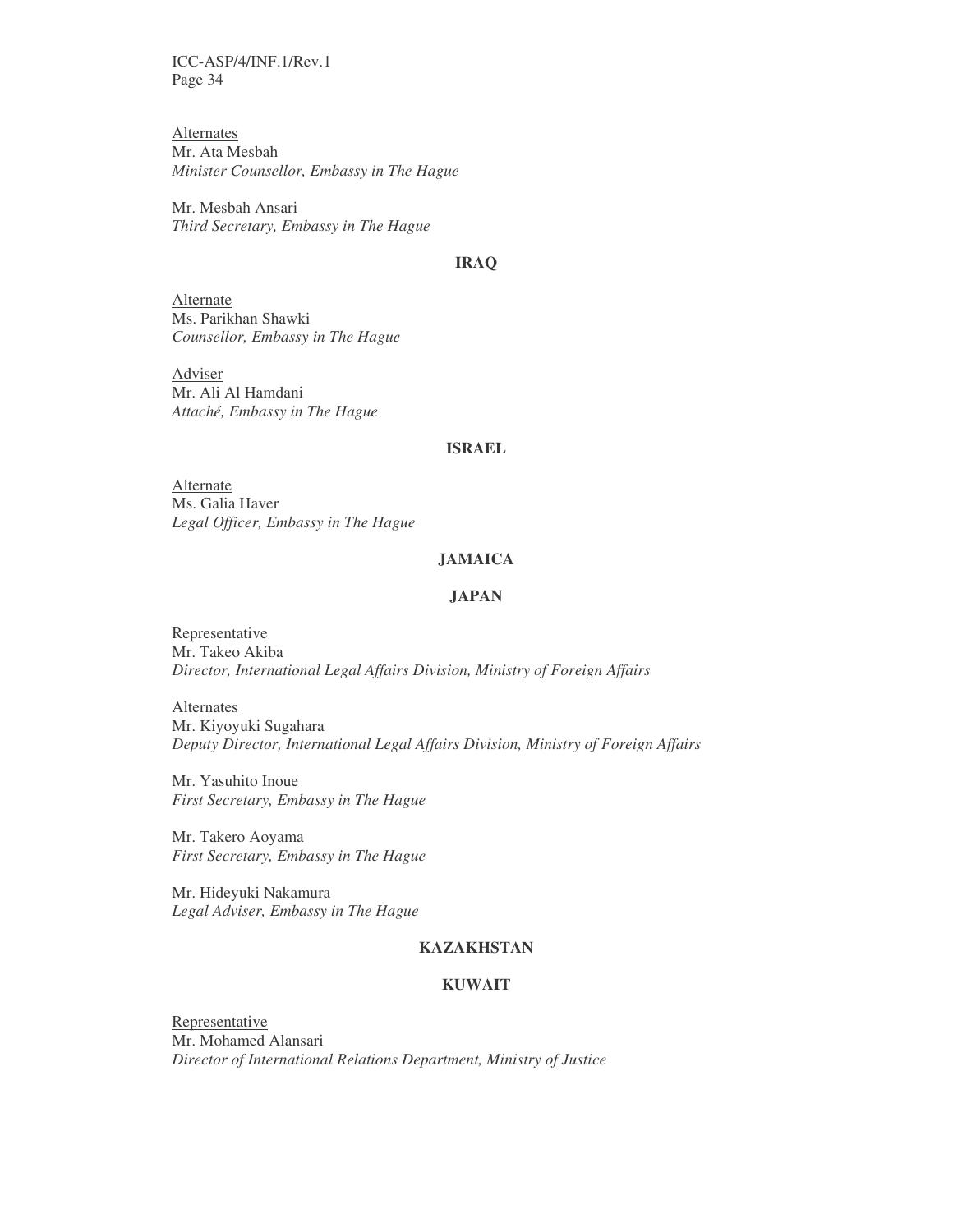**Alternate** Mr. Tareq Al-Faraj *First Secretary, Embassy in The Hague*

### **KYRGYZSTAN**

### **LIBYAN ARAB JAMAHIRIYA**

Representative H.E. Ms. Zakia Sahli *Ambassador to the Netherlands*

Alternate Mr. Abdulhamid Elhakimi *Counsellor*

### **MADAGASCAR**

Représentante Mme. Josiane L. Ralaivaoarisoa *Magistrat, Ministère de la Justice*

### **MALAYSIA**

Representative H.E. Ms. Dato Noor Farida Ariffin *Ambassador to the Netherlands*

Alternates Mr. Azmi Zainuddin *Counsellor, Embassy to the Netherlands*

Mr. Roslan Abd Rahman *Counsellor, Embassy, The Hague*

Ms. Ann Jennifer Victor Isaacs *Federal Counsel, International Affairs Division, Attorney-General's Chambers*

Ms. Norli Muadza Mohd Noor *Second Secretary, Embassy of Malysia*

#### **MEXICO**

Representante S.E. Sra. Sandra Fuentes-Berain *Embajadora de México ante los Países Bajos*

Supplentes S.E. Sr. Juan Manuel Gómez Robledo *Representante Permanente Alterno de México ante las Naciones Unidas*

Sra. Socorro Flores Liera *Primer Secretario, Coordinadora de Asesores, Subsecretaría para Asuntos Multilaterales y Derechos Humanos, Secretaría de Relaciones Exteriores*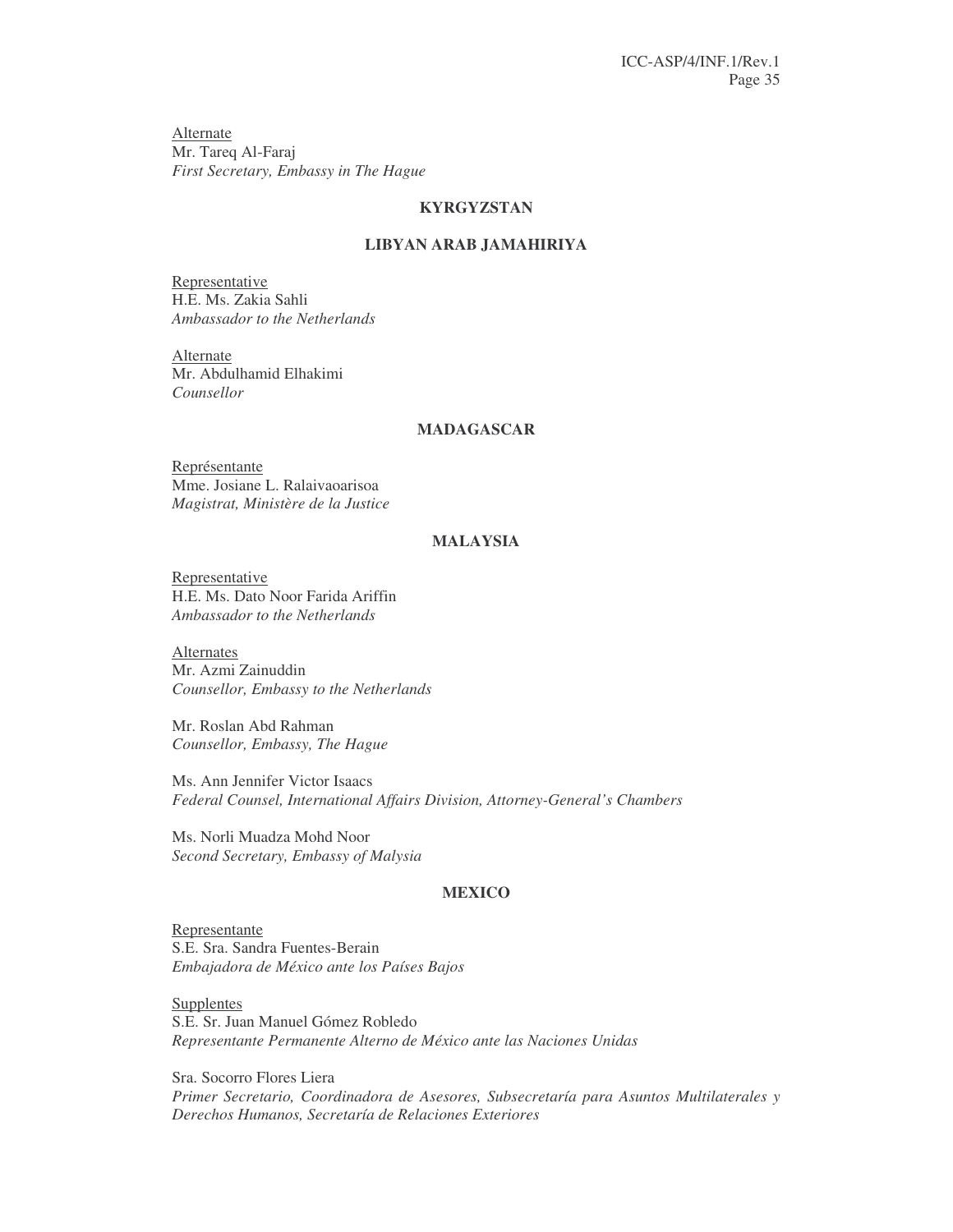Dr. Erasmo A. Lara-Cabrera *Tercer Secretario – Asuntos Jurídicos, Embajada ante los Países Bajos*

Asesor Sra. Patricia Oviedo *Agregada Diplomática, Embajada ante los Países Bajos*

#### **MONACO**

Représentant S.E. M. Jean Pastorelli *Ambassadeur de Monaco en Belgique*

**Alternate** M. Pierre-Henri Settimo *Premier Secrétaire à l'Ambassade de Monaco en Belgique*

#### **MOROCCO**

#### **MOZAMBIQUE**

Representative Mr. Mário Saraiva Ngwenya *Minister Counsellor, Embassy of Mozambique to the Kingdoms of Belgium, the Netherlands and the Grand Duchy of Luxembourg, and to the European Communities*

**Alternate** Mr. Hélio António Nhantumbo *Legal Adviser, Ministry of Foreign Affairs*

### **NEPAL**

#### **NICARAGUA**

Asesora Sra. Tania Elena Pacheco Blandino *Primer Secretario*

#### **OMAN**

**Representative** Mr. Khamis bin Salem Al-Khalili *Assistant Public Prosecutor*

Advisers Mr. Mahmood bin Ahmed Al-Burashdi *Researcher at Ministry of Legal Affairs*

Mr. Mohamed Marhoon Said Al Mamari *Royal Oman Police*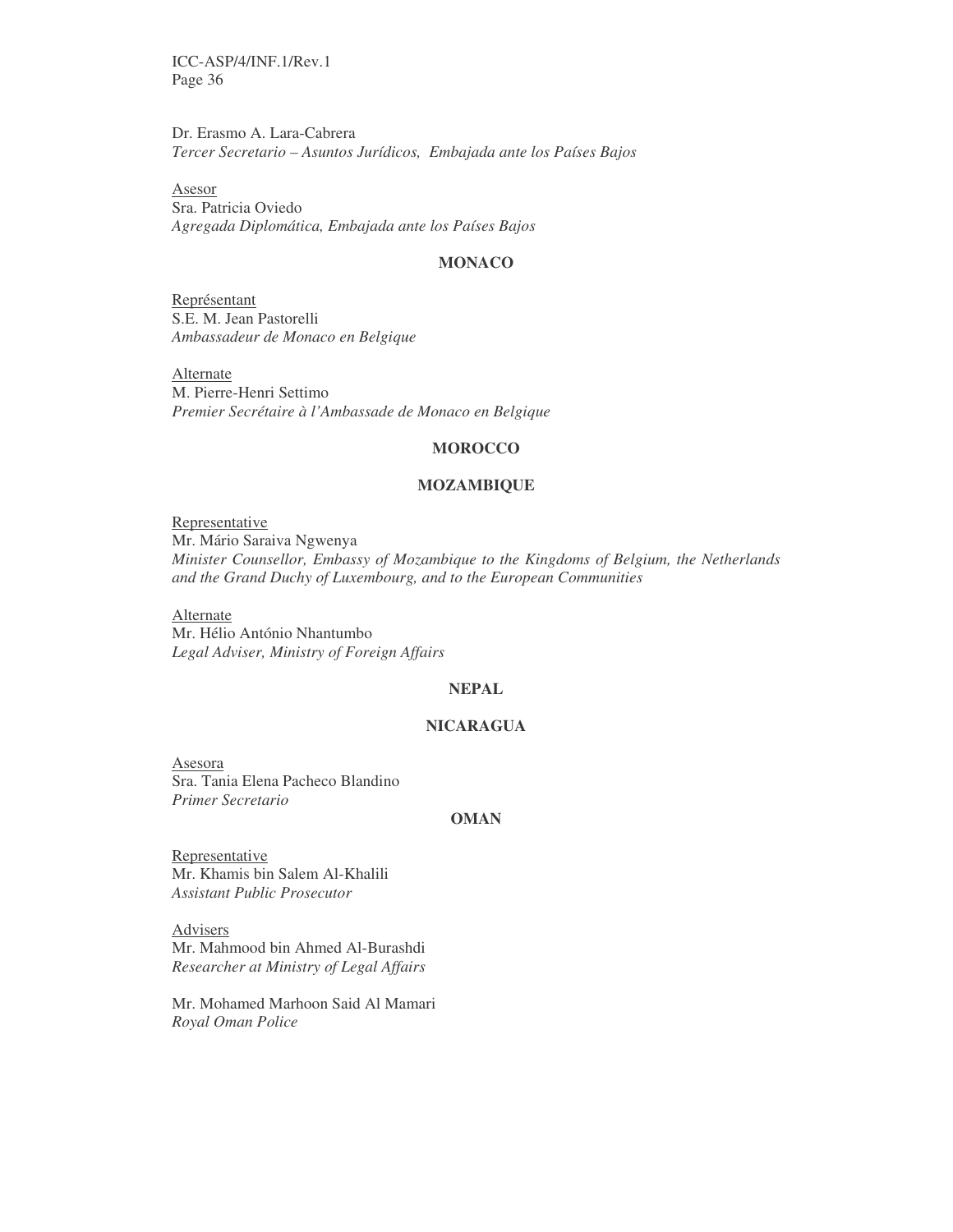### **PAKISTAN**

Representative Ms. Kehkashan Azhar *Counsellor, Embassy to the Netherlands*

### **PHILIPPINES**

Representative Mr. Eduardo V. Aro *Minister and Consul General, Embassy in The Hague*

### **QATAR**

Representative Mr. Masoud M. Al-Ameri *Senior Advocate-General, Director of Judicial Inspection*

Alternate Mr. Ali M. Al-Baker *Second Secretary, Legal Department, Ministry of Foreign Affairs*

#### **REPUBLIC OF MOLDOVA**

#### **RUSSIAN FEDERATION**

Representative Mr. Vladimir Tarabrin *Deputy Director, Legal Department, Ministry of Foreign Affairs*

Alternate H.E. Mr. Kirill Gevorgian *Ambassador to the Netherlands*

Advisers Mr. Stepan Kuzmenkov *First Secretary, Legal Department, Ministry of Foreign Affairs*

Ms. Elena Trikoz *Senior Researcher, Institute of Legislation and Comparative Jurisprudence*

Ms. Svetlana Glotova *Associate Professor, Law Faculty, Moscow State University*

### **SAINT LUCIA**

### **SAO TOME AND PRINCIPE**

### **SAUDI ARABIA**

Representative Mr. Mohammad Almehizea *Counsellor, Ministry of Justice*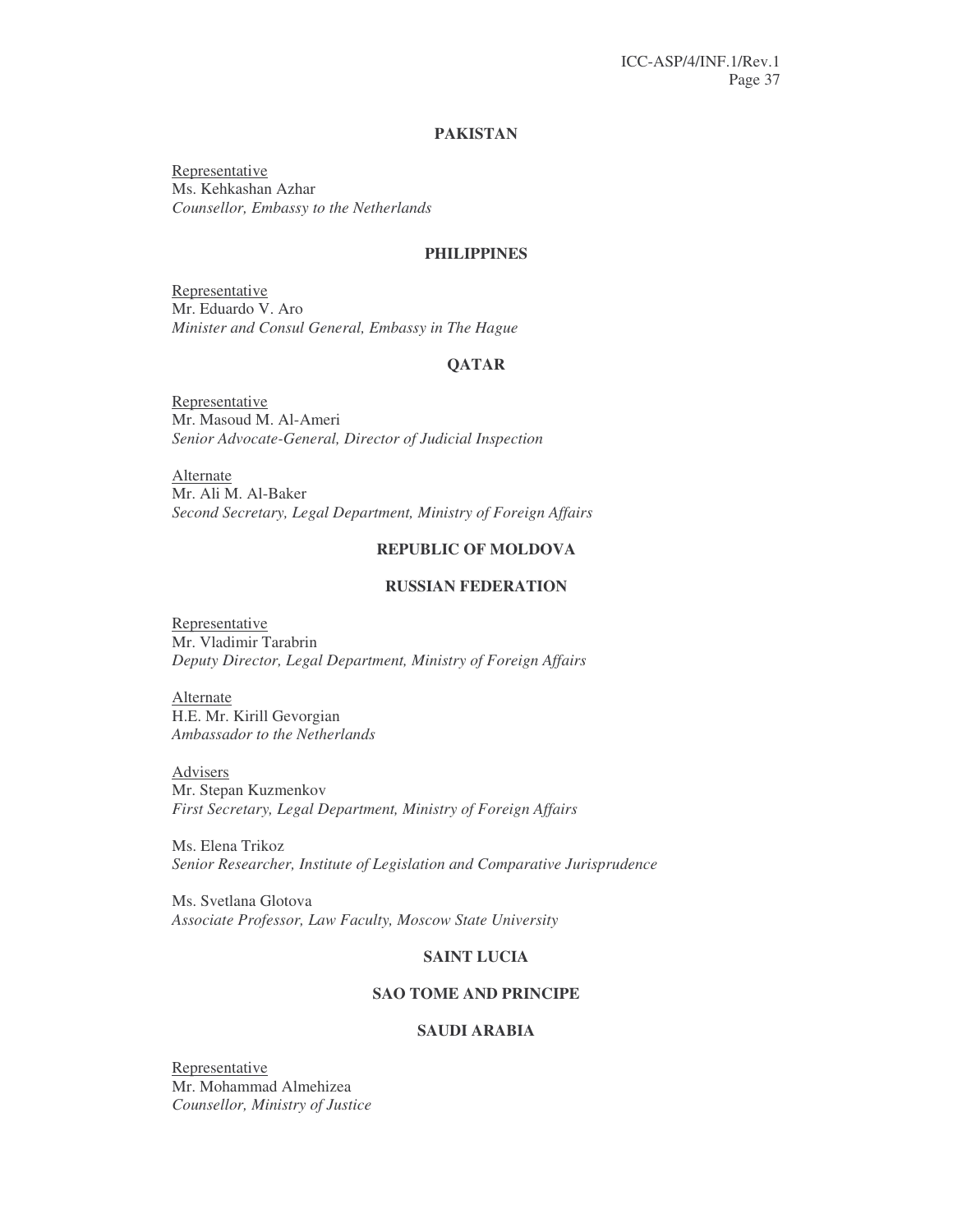### **SEYCHELLES**

### **SINGAPORE**

### **SOLOMON ISLANDS**

### **SRI LANKA**

### **SUDAN**

Representative H.E. Mr. Abuelgasum Idris *Ambassador of the Sudan to the Netherlands*

**Alternates** 

Mr. Mohamed Hussein Zaroug *Minister Plenipotentiary, Ministry of Foreign Affairs*

Mr. Abbas Mustafa *Second Secretary, Embassy in The Hague*

### **SYRIAN ARAB REPUBLIC**

#### **THAILAND**

#### **TOGO**

### **TUNISIA**

#### **TURKEY**

**Representative** Mr. Resul Sahinol *Legal Counsellor, Embassy in The Hague*

#### **UKRAINE**

#### **UNITED ARAB EMIRATES**

**Representative** H.E. Mr. Ali Thani Alsuwaidi *Ambassador to the Netherlands*

**Alternates** Mr. Younis Alredha *Judge, Head of the Appeal Court in Sharjah*

Mr. Majid Bin Butti *Chief Prosecutor*

H.E. Essa Mohamed Sharif Behzad *Appeal Court Senior Judge*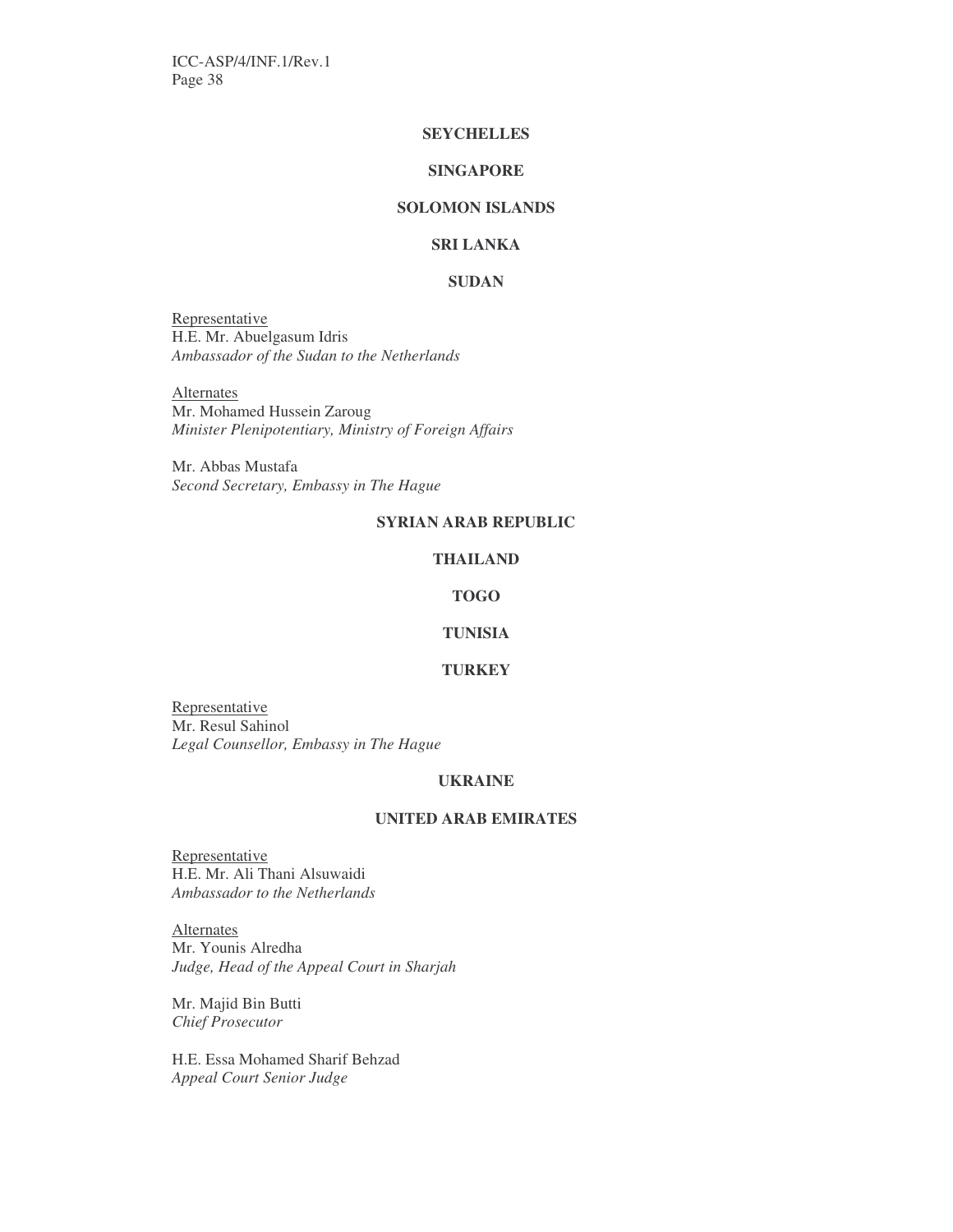Mr. Abdula Khamis Al Shamsi *First Secretary, Ministry of Foreign Affairs*

Mr. Abdulla Alnaqbi *Second Secretary, Embassy in The Hague*

Mr. Walid Alfuqaei *Assistant Chief Prosecutor*

Mr. Khalid Al Mehairi *Armed Forces*

Mr. Abdulrahman Al-Hassani *Armed Forces*

Adviser Mr. Mutaz Alfaheem *Third Secretary, Embassy in The Hague*

### **UNITED STATES OF AMERICA**

### **UZBEKISTAN**

#### **VIETNAM**

### **YEMEN**

**Representative** H.E. Mr. Abdulmalik Al-Eryani *Ambassador to the Netherlands*

Alternate Mr. Ghaleb S. Al-Adoofi *Head of Legal Department and Treaties, Ministry of Foreign Affairs*

Advisers Mr. Idrees Ahmed Ahmed Al-Shamman *Minister Plenipotentiary, Embassy in The Hague*

Mr. Haytham Shoja'aadin *Second Secretary, Embassy in The Hague*

#### **ZIMBABWE**

Alternate Mr. Albert Ranganai Chimbindi *Minister-Counsellor, Embassy in Brussels*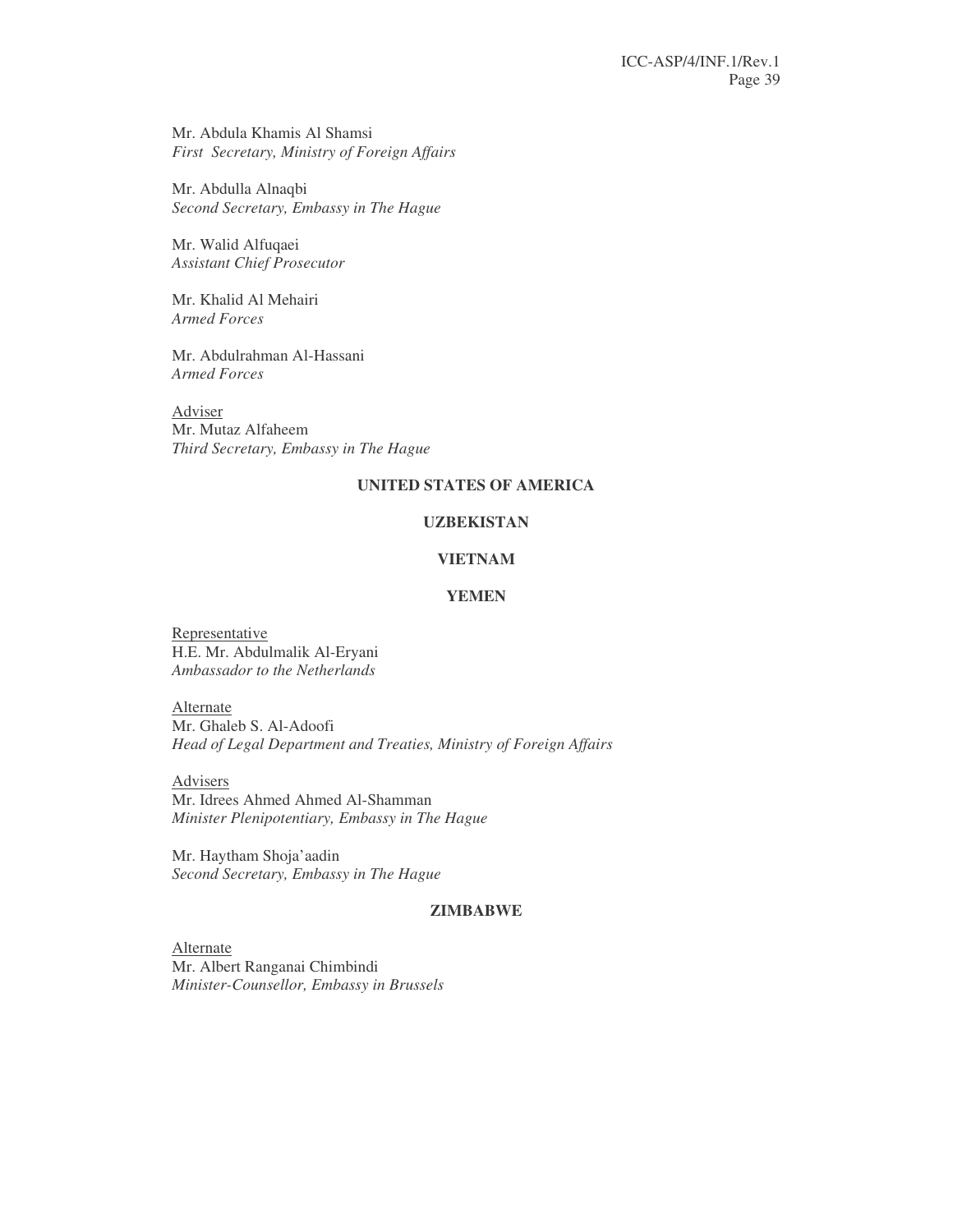**III. States invited to be present during the work of the Assembly/ Les États invités à se faire représenter aux travaux de l'Assemblée/ Los Estados invitados a que asistieran a los trabajos de la Asamblea**

#### **BHUTAN**

### **COOK ISLANDS**

### **DEMOCRATIC PEOPLE'S REPUBLIC OF KOREA**

#### **EQUATORIAL GUINEA**

### **GRENADA**

#### **KIRIBATI**

### **LAO PEOPLE'S DEMOCRATIC REPUBLIC**

Représentant M. Khamkheuang Bounteum *Fonctionnaire au Ministère des Affaires Etrangères*

Conseiller M. Thiphasone Sengsourinha *Legal Official*

### **LEBANON**

**Representative** H.E. Mr. Moustapha Hamdan *Ambassador to the Netherlands*

Alternate Mr. Johnny Ibrahim *First Secretary, Embassy in The Hague*

### **MALDIVES**

### **MAURITANIA**

### **MICRONESIA (FEDERATED STATES OF)**

### **MYANMAR**

### **NIUE**

### **PALAU**

### **PAPUA NEW GUINEA**

### **RWANDA**

### **SAINT KITTS AND NEVIS**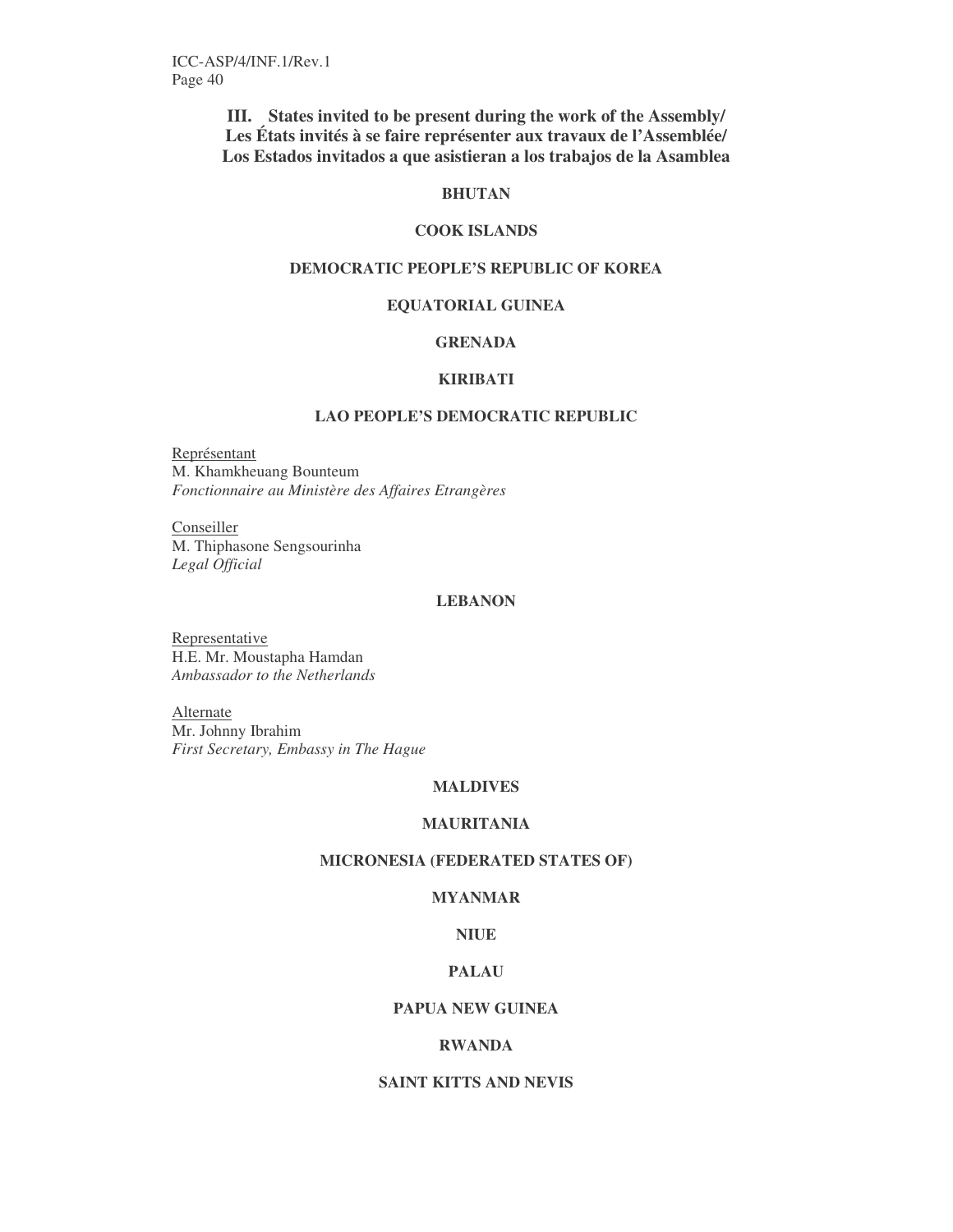**SOMALIA**

**SURINAME**

**SWAZILAND**

**TONGA**

**TURKMENISTAN**

**TUVALU**

**VANUATU**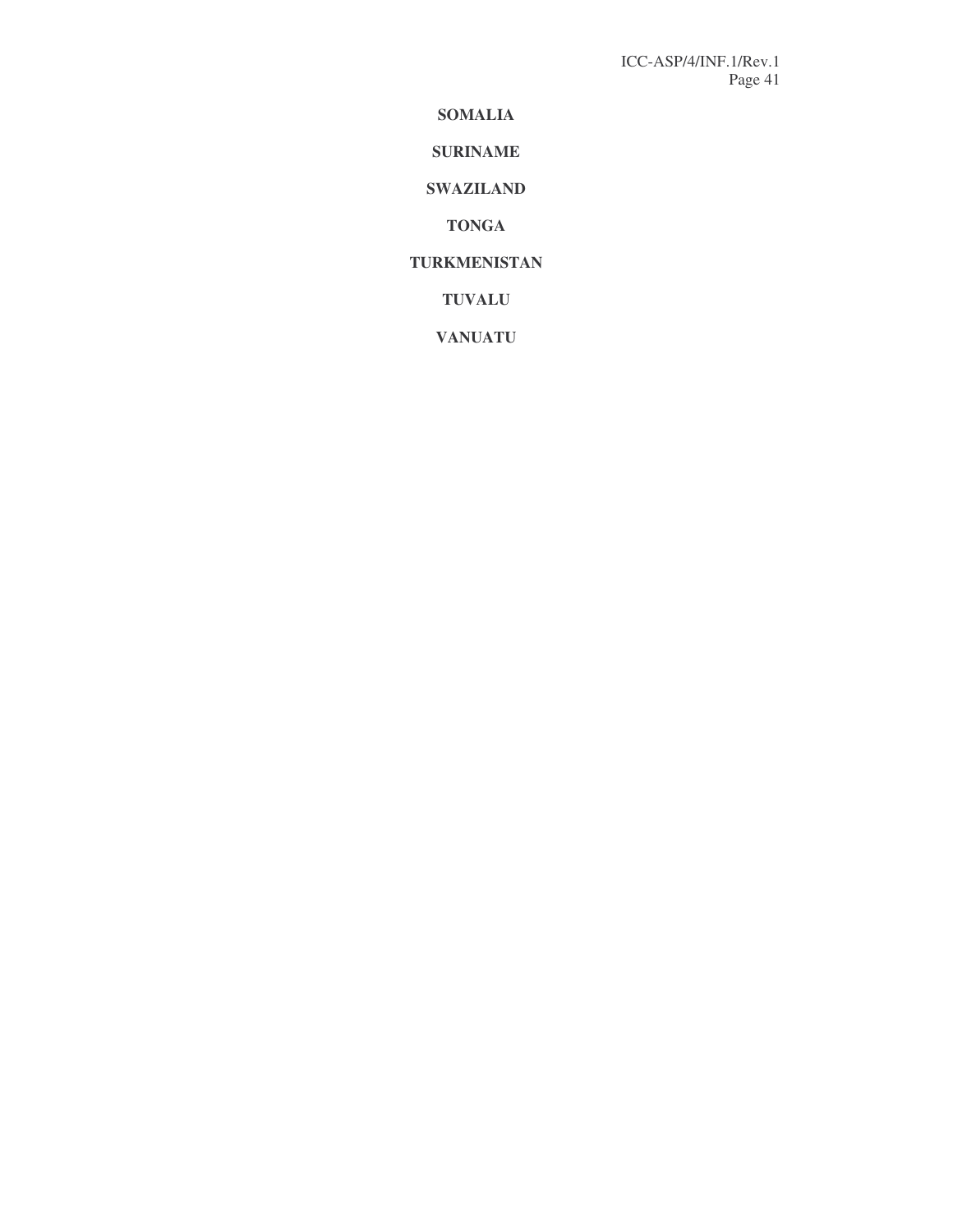# **IV. Entities, intergovernmental organizations and other entities/ Entités, organisations intergouvernementales et autres entités/ Entidades, organizaciones intergubernamentales y otras entidades**

### **Commonwealth Secretariat**

Representative Ms. Arvinder Sambei

#### **Council of the European Union**

Representative Mr. Morten Knudsen

#### **East African Community**

Representative Mr. Wilbert T.K. Kaahwa

#### **European Commission**

Representative Mr. Paul Hardy

### **International Committee of the Red Cross**

Representative Ms. Anne-Marie La Rosa

### **International Criminal Police Organization (Interpol)**

Representative Ms. Estelle Martin

### **International Law Commission**

Representative Mr. John Dugard

### **Sovereign Military Order of Malta**

Representative H.E. Philippe de Schoutheete de Tervarent *Ambassador*

#### **United Nations**

Representative Mr. David Hutchinson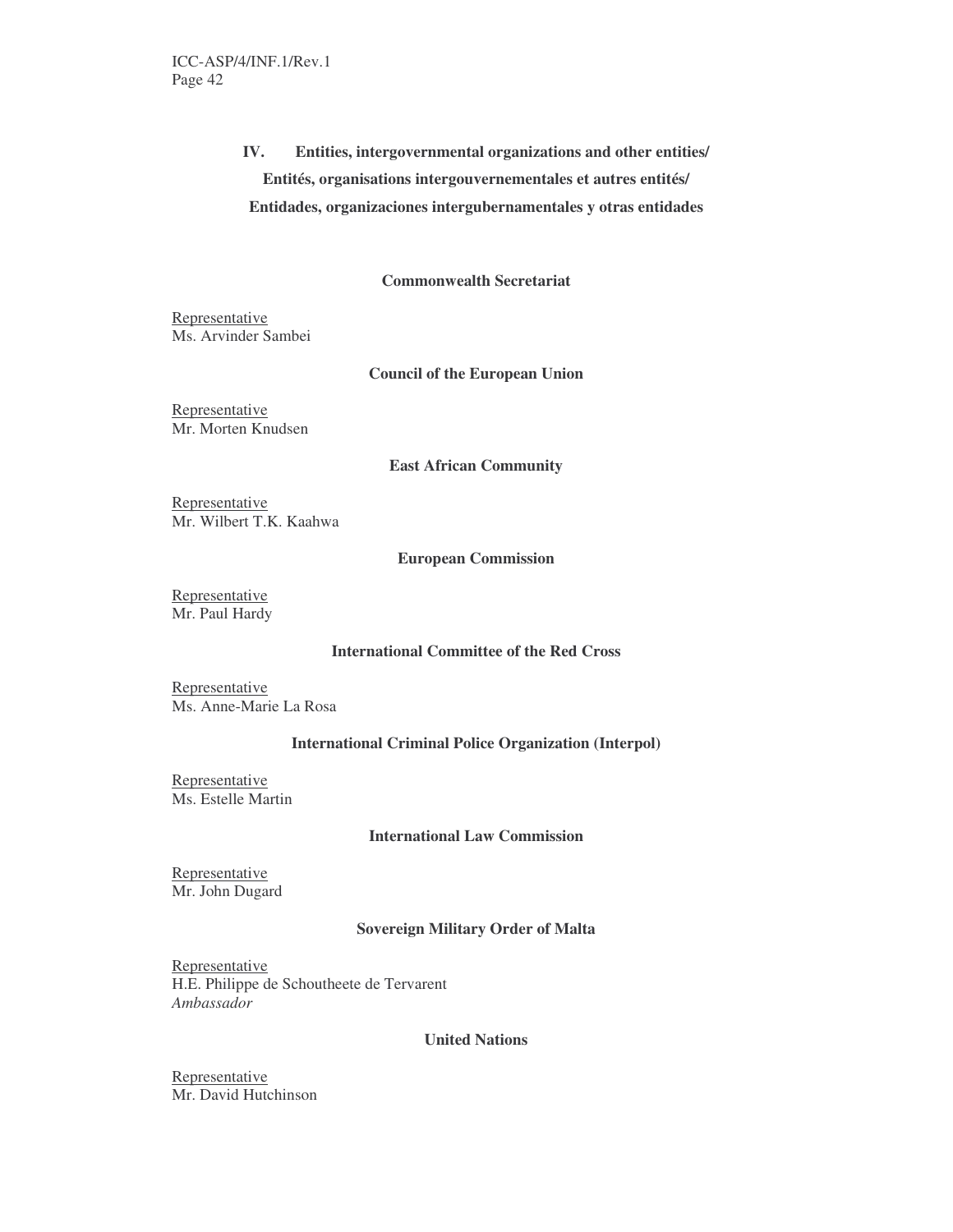# **V. Non-governmental organizations/ Organisations non gouvernementales/ Organizaciones no gubernamentales**

Amnesty International Asociación Latinoamericana para los Derechos Humanos Avocats sans Frontières Baha'i International Community Caribbean Association for Feminist Research and Action Center for Development of International Law Citizens for Global Solutions Coalition for the International Criminal Court Comisión Andina de Juristas Comisión Mexicana de Defensa y Promoción de los Derechos Humanos Conseil National des Barreaux Consejo General de la Abogacía Española Consiglio dell Ordine degli Avvocati di Roma Council for American Students in International Negotiations European Law Students' Association Fédération Internationale des femmes des carrières juridiques Fédération Internationale des Ligues des Droits de l'Homme Fundación Federalista /CODACPI Human Rights First Human Rights Watch International Committee on Offensive Microwave Weapons International Bar Association International Criminal Defence Attorneys Association International Society for Traumatic Stress Studies Irish Centre for Human Rights Japanese Network for the International Criminal Court Lawyers' Rights Watch Canada Leo Kuper Foundation National Society for Human Rights No Peace Without Justice